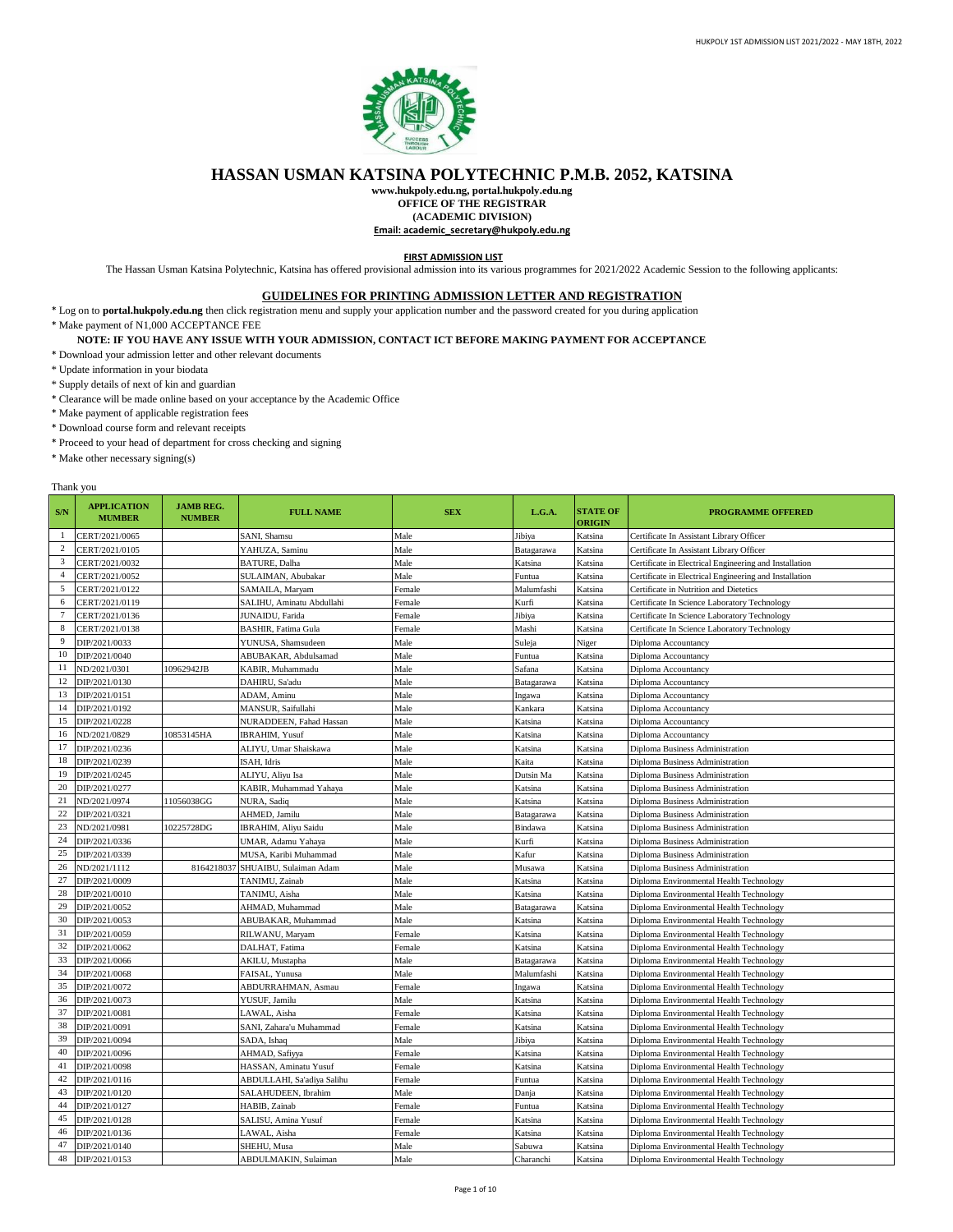| 49  | DIP/2021/0155                          |            | BALA, Hassana Musa                   | Female         | Malumfashi            | Katsina            | Diploma Environmental Health Technology                        |
|-----|----------------------------------------|------------|--------------------------------------|----------------|-----------------------|--------------------|----------------------------------------------------------------|
|     |                                        |            |                                      |                |                       |                    |                                                                |
| 50  | DIP/2021/0162                          |            | SAMINU, Hassan                       | Male           | Danmusa               | Katsina            | Diploma Environmental Health Technology                        |
| 51  | DIP/2021/0163                          |            | LAWAL, Usman Tanko                   | Male           | Batsari               | Katsina            | Diploma Environmental Health Technology                        |
| 52  | DIP/2021/0191                          |            | DAHIRU, Zainab Mashala               | Female         | Katsina               | Katsina            | Diploma Environmental Health Technology                        |
| 53  | DIP/2021/0201                          |            | SABIU, Abukasimu                     | Male           | Jibiya                | Katsina            | Diploma Environmental Health Technology                        |
| 54  | DIP/2021/0202                          |            | ABUBAKAR, Fatima                     | Female         | Mashi                 | Katsina            | Diploma Environmental Health Technology                        |
| 55  | DIP/2021/0209                          |            | AMINU, Haruna                        | Male           | Jibiya                | Katsina            | Diploma Environmental Health Technology                        |
|     |                                        |            |                                      |                |                       |                    |                                                                |
| 56  | DIP/2021/0211                          |            | <b>IBRAHIM</b> , Bello               | Male           | Danja                 | Katsina            | Diploma Environmental Health Technology                        |
| 57  | DIP/2021/0212                          |            | DANLAMI, Farida                      | Female         | Batagarawa            | Katsina            | Diploma Environmental Health Technology                        |
| 58  | DIP/2021/0213                          |            | ABDURRAHMAN, Zinatu Rafin Dadi       | Female         | Katsina               | Katsina            | Diploma Environmental Health Technology                        |
| 59  | DIP/2021/0214                          |            | ABBA, Nura                           | Male           | Katsina               | Katsina            | Diploma Environmental Health Technology                        |
| 60  | DIP/2021/0216                          |            | ABUBAKAR, Ibrahim                    | Male           | Rimi                  | Katsina            | Diploma Environmental Health Technology                        |
| 61  | DIP/2021/0220                          |            | IDRIS, Sha'itu                       | Male           | Batagarawa            | Katsina            | Diploma Environmental Health Technology                        |
|     |                                        |            |                                      |                |                       |                    |                                                                |
| 62  | DIP/2021/0226                          |            | LAWAL, Sulaiman Yammama              | Male           | Malumfashi            | Katsina            | Diploma Environmental Health Technology                        |
| 63  | DIP/2021/0227                          |            | YUSUF, Lariya                        | Female         | Musawa                | Katsina            | Diploma Environmental Health Technology                        |
| 64  | DIP/2021/0231                          |            | UMAR, Firdausi Kado                  | Female         | Rimi                  | Katsina            | Diploma Environmental Health Technology                        |
| 65  | DIP/2021/0241                          |            | MUTTAKA, Aisha                       | Female         | Rimi                  | Katsina            | Diploma Environmental Health Technology                        |
| 66  | DIP/2021/0242                          |            | UMAR, Hafsat Kado                    | Female         | Rimi                  | Katsina            | Diploma Environmental Health Technology                        |
| 67  | DIP/2021/0247                          |            | ABDULLAHI, Ibrahim Umar              | Male           | Katsina               | Katsina            | Diploma Environmental Health Technology                        |
| 68  | DIP/2021/0248                          |            |                                      | Male           |                       | Katsina            | Diploma Environmental Health Technology                        |
|     |                                        |            | USMAN, Ahmad Daga                    |                | Jibiya                |                    |                                                                |
| 69  | DIP/2021/0254                          |            | AMINU, Fatima                        | Female         | Mani                  | Katsina            | Diploma Environmental Health Technology                        |
| 70  | DIP/2021/0255                          |            | MUAZU, Aliyu                         | Male           | Katsina               | Katsina            | Diploma Environmental Health Technology                        |
| 71  | DIP/2021/0257                          |            | UMAR, Abubakar                       | Male           | Batagarawa            | Katsina            | Diploma Environmental Health Technology                        |
| 72  | DIP/2021/0267                          |            | MUSA, Hussaina                       | Female         | Matazu                | Katsina            | Diploma Environmental Health Technology                        |
| 73  | DIP/2021/0269                          |            | SALISU, Ibrahim                      | Male           | Sabuwa                | Katsina            | Diploma Environmental Health Technology                        |
| 74  | DIP/2021/0271                          |            | NURA, Ismail                         | Male           | Katsina               | Katsina            | Diploma Environmental Health Technology                        |
| 75  | DIP/2021/0274                          |            | LAWAL, Salim Salisu                  | Male           | Jibiya                | Katsina            | Diploma Environmental Health Technology                        |
| 76  |                                        |            |                                      |                |                       |                    |                                                                |
|     | DIP/2021/0278                          |            | SANI, Khadija Balarabe               | Female         | Batagarawa            | Katsina            | Diploma Environmental Health Technology                        |
| 77  | DIP/2021/0281                          |            | IBRAHIM, Buhari                      | Male           | Malumfashi            | Katsina            | Diploma Environmental Health Technology                        |
| 78  | DIP/2021/0286                          |            | SANI, Abdulmajid Sulaiman            | Male           | Mani                  | Katsina            | Diploma Environmental Health Technology                        |
| 79  | DIP/2021/0304                          |            | YAHAYA, Rukayya                      | Female         | Batagarawa            | Katsina            | Diploma Environmental Health Technology                        |
| 80  | ND/2021/0966                           | 10678210AI | MUTTAKA, Muhammad                    | Male           | Katsina               | Katsina            | Diploma Environmental Health Technology                        |
| 81  | DIP/2021/0308                          |            | ALIYU, Muhammad Abdullahi            | Male           | Katsina               | Katsina            | Diploma Environmental Health Technology                        |
| 82  | DIP/2021/0318                          |            | BASIRU, Ahmed                        |                |                       |                    |                                                                |
|     |                                        |            |                                      | Male           | Batagarawa            | Katsina            | Diploma Environmental Health Technology                        |
| 83  | DIP/2021/0325                          |            | SHAFIU, Aliyu                        | Male           | Gwarzo                | Kano               | Diploma Environmental Health Technology                        |
| 84  | DIP/2021/0326                          |            | IBRAHIM, Abubakar                    | Male           | Katsina               | Katsina            | Diploma Environmental Health Technology                        |
| 85  | DIP/2021/0329                          |            | MUHAMMAD, Ahmad                      | Male           | Faskari               | Katsina            | Diploma Environmental Health Technology                        |
| 86  | DIP/2021/0334                          |            | AISHA, Ishaq                         | Female         | Mashi                 | Katsina            | Diploma Environmental Health Technology                        |
| 87  | DIP/2021/0338                          |            | ABUBAKAR, Maryam                     | Female         | Funtua                | Katsina            | Diploma Environmental Health Technology                        |
| 88  | DIP/2021/0343                          |            | HASSAN, Ibrahim                      | Male           | Katsina               | Katsina            | Diploma Environmental Health Technology                        |
| 89  | DIP/2021/0347                          |            |                                      |                |                       |                    |                                                                |
|     |                                        |            |                                      |                |                       |                    |                                                                |
|     |                                        |            | SALISU, Aisha                        | Female         | Kurfi                 | Katsina            | Diploma Environmental Health Technology                        |
| 90  | DIP/2021/0350                          |            | ABBAS, Maryam Gide                   | Female         | Dutsin Ma             | Katsina            | Diploma Environmental Health Technology                        |
| 91  | DIP/2021/0356                          |            | MUKHTAR, Khadija Yarima              | Female         | Dutsin Ma             | Katsina            | Diploma Environmental Health Technology                        |
| 92  | DIP/2021/0360                          |            | BALA, Fatima Badaru                  | Female         | Katsina               | Katsina            | Diploma Environmental Health Technology                        |
| 93  | DIP/2021/0377                          |            | BISHIR, Abubakar                     | Male           | Rimi                  | Katsina            | Diploma Environmental Health Technology                        |
| 94  | DIP/2021/0382                          |            |                                      |                |                       |                    |                                                                |
|     |                                        |            | ABDULAZIZ, Adam                      | Male           | Funtua                | Katsina            | Diploma Environmental Health Technology                        |
| 95  | DIP/2021/0383                          |            | ABDULLAHI, Tasi'u                    | Male           | Mashi                 | Katsina            | Diploma Environmental Health Technology                        |
| 96  | DIP/2021/0384                          |            | MUHAMMAD, Rabi'u                     | Male           | Katsina               | Katsina            | Diploma Environmental Health Technology                        |
| 97  | DIP/2021/0394                          |            | USMAN, Muhammad Musa                 | Male           | Katsina               | Katsina            | Diploma Environmental Health Technology                        |
| 98  | DIP/2021/0395                          |            | MUSA, Muhammad                       | Male           | Katsina               | Katsina            | Diploma Environmental Health Technology                        |
| 99  | DIP/2021/0396                          |            | ABDULLAHI, Hassana Adamu             | Female         | Mani                  | Katsina            | Diploma Environmental Health Technology                        |
| 100 | DIP/2021/0397                          |            | ABDULLAHI, Hussaina Adamu            | Female         | Mani                  | Katsina            | Diploma Environmental Health Technology                        |
|     | 101 DIP/2021/0398                      |            | SADIK, Gambo                         | Male           | Batagarawa            | Katsina            | Diploma Environmental Health Technology                        |
| 102 | DIP/2021/0058                          |            | SADA, Umar                           | Male           | Katsina               | Katsina            | Diploma Office Technology and Management                       |
| 103 |                                        |            |                                      |                |                       |                    |                                                                |
|     | ND/2021/0084                           | 1191632AF  | ALIYU, Ibrahim                       | Male           | Danmusa               | Katsina            | Diploma Office Technology and Management                       |
| 104 | DIP/2021/0080                          |            | BELLO, Halilu                        | Male           | Charanchi             | Katsina            | Diploma Office Technology and Management                       |
| 105 | DIP/2021/0107                          |            | ABUBAKAR, Sadiq A                    | Male           | Katsina               | Katsina            | Diploma Office Technology and Management                       |
|     | 106 DIP/2021/0137                      |            | ABDULWAHEED, Ibrahim                 | Male           | Funtua                | Katsina            | Diploma Office Technology and Management                       |
| 107 | DIP/2021/0222                          |            | AFOLABI, Yusuf Olamilekan            | Male           | Nassarawa             | Kano               | Diploma Office Technology and Management                       |
| 108 | DIP/2021/0262                          |            | MUSA, Buhari                         | Male           | Matazu                | Katsina            | Diploma Office Technology and Management                       |
| 109 | DIP/2021/0275                          |            | <b>BISHIR, Mubarak</b>               | Male           | Batagarawa            | Katsina            | Diploma Office Technology and Management                       |
| 110 | DIP/2021/0300                          |            | HALLIRU, Fadila                      | Female         | Katsina               | Katsina            |                                                                |
|     |                                        |            |                                      |                |                       |                    | Diploma Office Technology and Management                       |
|     | 111 DIP/2021/0323                      |            | ABDU, Nura                           | Male           | Mashi                 | Katsina            | Diploma Office Technology and Management                       |
| 112 | ND/2021/1082                           | 10845822CA | SANI, Nasir                          | Male           | Katsina               | Katsina            | Diploma Office Technology and Management                       |
|     | 113 DIP/2021/0402                      |            | YUSUF, Suleiman                      | Male           | Mashi                 | Katsina            | Diploma Office Technology and Management                       |
| 114 | ND/2021/0031                           | 10705781DG | GIDADO, Hamza Idris                  | Male           | Rimi                  | Plateau            | Diploma Public Administration                                  |
| 115 | DIP/2021/0032                          |            | AHMED, Aminu                         | Male           | Musawa                | Katsina            | Diploma Public Administration                                  |
|     | 116 DIP/2021/0039                      |            | ABDULKARIM, Ahmed Tijani             | Male           | Jibiya                | Katsina            | Diploma Public Administration                                  |
|     | 117 DIP/2021/0041                      |            | ABUBAKAR, Auwal                      | Male           | Funtua                | Katsina            | Diploma Public Administration                                  |
|     |                                        |            |                                      |                |                       |                    |                                                                |
|     | 118 DIP/2021/0100                      |            | BELLO, Kabir                         | Male           | Matazu                | Katsina            | Diploma Public Administration                                  |
| 119 | ND/2021/0411                           | 10386651DG | SANI, Nura                           | Male           | Danja                 | Katsina            | Diploma Public Administration                                  |
|     | 120 DIP/2021/0172                      |            | SABO, Basiru                         | Male           | Danmusa               | Katsina            | Diploma Public Administration                                  |
| 121 | DIP/2021/0176                          |            | BISHIR, Ibrahim                      | Male           | Rimi                  | Katsina            | Diploma Public Administration                                  |
| 122 | DIP/2021/0177                          |            | IBRAHIM, Usman                       | Male           | Charanchi             | Katsina            | Diploma Public Administration                                  |
|     | 123 DIP/2021/0178                      |            | MUBARAK, Yusuf                       | Male           | Dandume               | Katsina            | Diploma Public Administration                                  |
| 124 | DIP/2021/0182                          |            | SAIDU, Usman                         | Male           | Bakori                | Katsina            |                                                                |
|     |                                        |            |                                      |                |                       |                    | Diploma Public Administration                                  |
|     | 125 DIP/2021/0183                      |            | ABDU, Sada                           | Male           | Kusada                | Katsina            | Diploma Public Administration                                  |
|     | 126 DIP/2021/0184                      |            | LAWAL, Buhari                        | Male           | Batagarawa            | Katsina            | Diploma Public Administration                                  |
| 127 | DIP/2021/0197                          |            | ADAMU, Rahamatullah                  | Female         | Katsina               | Katsina            | Diploma Public Administration                                  |
| 128 | DIP/2021/0204                          |            | HUSSAINI, Yakubu                     | Male           | Mani                  | Katsina            | Diploma Public Administration                                  |
|     | 129 DIP/2021/0249<br>130 DIP/2021/0299 |            | MUSA, Hamza Rugoji<br>HALLIRU, Atika | Male<br>Female | Malumfashi<br>Katsina | Katsina<br>Katsina | Diploma Public Administration<br>Diploma Public Administration |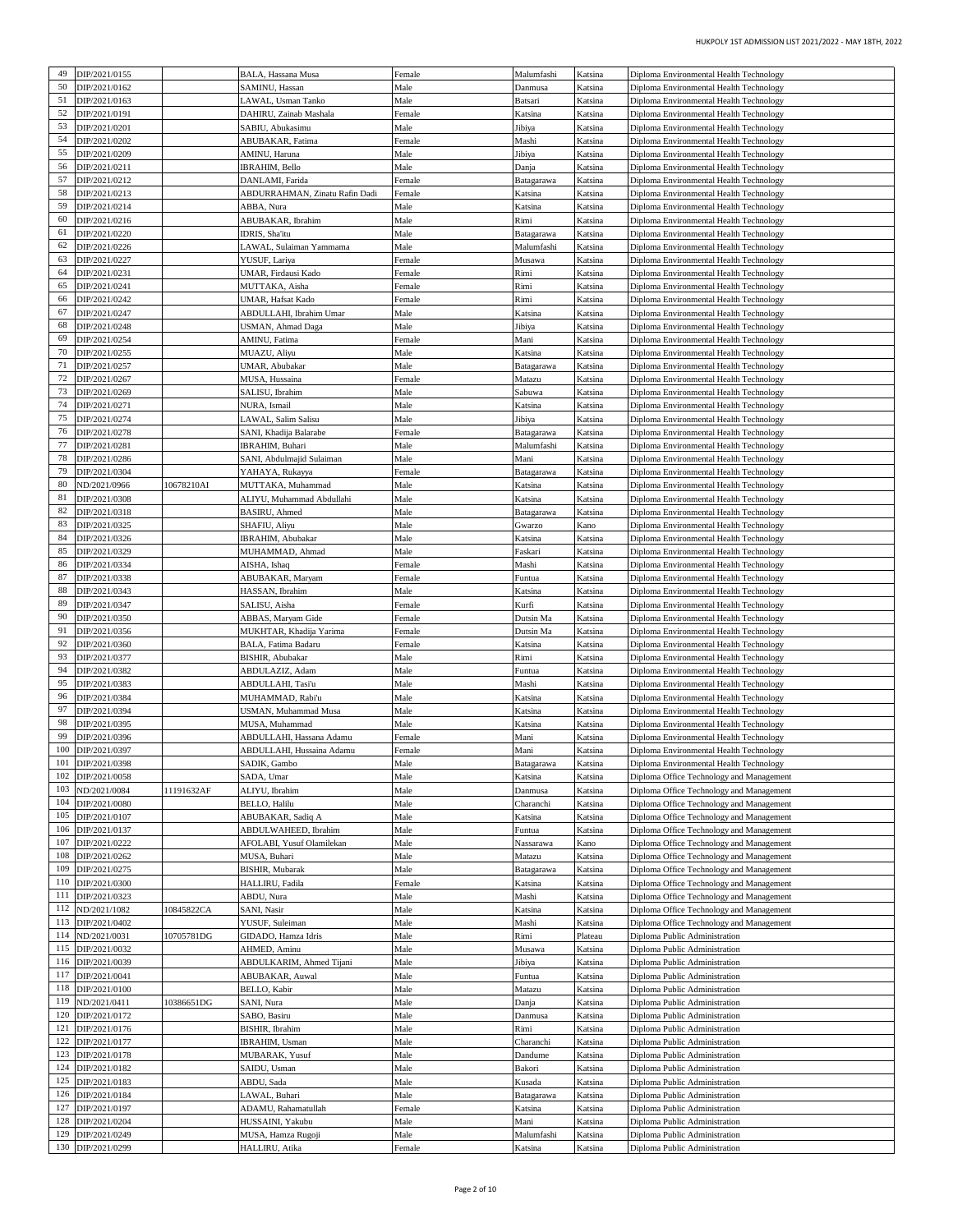| 131 | ND/2021/0969      | 10677180JB | YAHAYA, Bello               | Male   | Katsina     | Katsina | Diploma Public Administration                                 |
|-----|-------------------|------------|-----------------------------|--------|-------------|---------|---------------------------------------------------------------|
| 132 | ND/2021/1128      | 10608694AG | AHMED, Khalifa              | Male   | Bakori      | Katsina | Diploma Public Administration                                 |
| 133 | DIP/2021/0353     |            | LAWAL, Aliyu                | Male   | Katsina     | Katsina | Diploma Public Administration                                 |
| 134 | ND/2021/0217      | 11102004AF | BISHIR, Umar                | Male   | Katsina     | Katsina | Diploma Science Laboratory Technology                         |
| 135 |                   |            |                             |        |             |         |                                                               |
|     | DIP/2021/0110     |            | SALISU, Mubarak             | Male   | Katsina     | Katsina | Diploma Science Laboratory Technology                         |
| 136 | DIP/2021/0181     |            | ABDULLAHI, Musbahu          | Male   | Sandamu     | Katsina | Diploma Science Laboratory Technology                         |
| 137 | DIP/2021/0210     |            | IRO, Najib                  | Male   | Katsina     | Katsina | Diploma Science Laboratory Technology                         |
| 138 | ND/2021/0725      | 11002076FJ | IBRAHIM, Rabiu              | Male   | Sabon-Gari  | Kaduna  | Diploma Science Laboratory Technology                         |
| 139 | DIP/2021/0252     |            | IBRAHIM, Maryam             | Female | Safana      | Katsina | Diploma Science Laboratory Technology                         |
| 140 | DIP/2021/0348     |            | MUSA, Yusuf                 | Male   | Kusada      | Katsina | Diploma Science Laboratory Technology                         |
| 141 | DIP/2021/0024     |            | IBRAHIM, Hussaina           | Female | Charanchi   | Katsina | Diploma Social Development                                    |
| 142 | DIP/2021/0057     |            | HARUNA, Nazifa              | Female | Kankia      | Katsina | Diploma Social Development                                    |
| 143 | DIP/2021/0256     |            | TASIU, Masaudu              | Male   | Katsina     | Katsina | Diploma Social Development                                    |
| 144 | DIP/2021/0285     |            | SAMA'ILA, Musa              | Male   | Safana      | Katsina | Diploma Social Development                                    |
| 145 | HND/2021/0117     |            | NASIRU, Fatima Bello        | Female | Kumbotso    | Kano    | Higher National Diploma Accounting                            |
| 146 | HND/2021/0244     |            | RAYYANU, Najibullahi        | Male   | Daura       | Katsina | Higher National Diploma Accounting                            |
| 147 | HND/2021/0396     |            | AUWAL, Tukur                | Male   | Kafur       | Katsina | <b>Higher National Diploma Accounting</b>                     |
| 148 | HND/2021/0407     |            | ABDULRASHID, Fatima         | Female | Dutsin Ma   | Katsina | Higher National Diploma Accounting                            |
| 149 | HND/2021/0482     |            | ABDULKAREEM, Maryam Hassan  | Female | Nassarawa   | Kano    | <b>Higher National Diploma Accounting</b>                     |
| 150 | HND/2021/0520     |            | HAMISU, Muhammadu           | Male   | Katsina     | Katsina | Higher National Diploma Accounting                            |
| 151 | HND/2021/0630     |            | AMINU, Abdulkarim           | Male   | Okehi       | Kogi    | <b>Higher National Diploma Accounting</b>                     |
| 152 | HND/2021/0692     |            | ADEBAYO, Kola               | Male   | Offa        | Kwara   | Higher National Diploma Accounting                            |
| 153 | HND/2021/0868     |            | AMINU, Nasiru               | Male   | Katsina     | Katsina | <b>Higher National Diploma Accounting</b>                     |
| 154 | HND/2021/1028     |            | ADAMU, Nura Tajiri          | Male   | Baure       | Katsina | <b>Higher National Diploma Accounting</b>                     |
| 155 | HND/2021/1078     |            | MUHAMMAD, Samaila           | Male   | Musawa      | Katsina | Higher National Diploma Accounting                            |
| 156 | HND/2021/1086     |            | SANI, Sanusi                | Male   | Danja       | Katsina | Higher National Diploma Accounting                            |
| 157 | HND/2021/1204     |            | ABDULKADIR, Yusuf           | Male   | Katsina     | Katsina | <b>Higher National Diploma Accounting</b>                     |
| 158 | HND/2021/1270     |            | MARK, Ishaku                | Male   | Jaba        | Kaduna  | <b>Higher National Diploma Accounting</b>                     |
| 159 | HND/2021/0098     |            | EZIKE, Gideon Onyekachi     | Male   | Isi-Uzo     | Enugu   | Higher National Diploma Agricultural Extension and Management |
| 160 | HND/2021/0218     |            | MUHAMMAD, Aliyu Zayyana     | Male   | Katsina     | Katsina | Higher National Diploma Agricultural Extension and Management |
| 161 | HND/2021/0299     |            | ALIYU, Danjuma              | Male   | Batagarawa  | Katsina | Higher National Diploma Agricultural Extension and Management |
| 162 | HND/2021/0397     |            | <b>IBRAHIM, Yusuf Yusuf</b> | Male   | Matazu      | Katsina | Higher National Diploma Agricultural Extension and Management |
| 163 | HND/2021/0529     |            | PHILEMON, Jock              | Male   | Kachia      | Kaduna  | Higher National Diploma Agricultural Extension and Management |
| 164 | HND/2021/0551     |            | YUSUF, Abdullahi            | Male   | Kafur       | Katsina | Higher National Diploma Agricultural Extension and Management |
| 165 | HND/2021/0599     |            | ALKASIM, Sani               | Male   | Funtua      | Katsina | Higher National Diploma Agricultural Extension and Management |
| 166 | HND/2021/0622     |            | ABBAS, Sani                 | Male   | Charanchi   | Katsina | Higher National Diploma Agricultural Extension and Management |
| 167 | HND/2021/0711     |            | ROBERT, Gift                | Male   | Bomadi      | Delta   | Higher National Diploma Agricultural Extension and Management |
| 168 | HND/2021/0737     |            | AHMAD, Amina                | Female | Katsina     | Katsina | Higher National Diploma Agricultural Extension and Management |
| 169 | HND/2021/0869     |            | MUSA, Inusa Dandela         | Male   | Malumfashi  | Katsina | Higher National Diploma Agricultural Extension and Management |
| 170 | HND/2021/1080     |            | <b>UMONU</b> , Victor       | Male   | Ofu         | Kogi    | Higher National Diploma Agricultural Extension and Management |
| 171 | HND/2021/1095     |            | BADAMASI, Jamilu Salihu     | Male   | Daura       | Katsina | Higher National Diploma Agricultural Extension and Management |
| 172 | HND/2021/1098     |            | KHALIL, Sa'adatu Idris      | Female | Zango       | Katsina | Higher National Diploma Agricultural Extension and Management |
| 173 | HND/2021/1183     |            | AMINU, Abubakar Sani        | Male   | Dutsi       | Katsina | Higher National Diploma Agricultural Extension and Management |
| 174 | HND/2021/0085     |            | KABIR, Abubakar Galadima    | Male   | Katsina     | Katsina | Higher National Diploma Architectural Technology              |
| 175 | HND/2021/0107     |            | LAWAL, Abubakar Faras       | Male   | Matazu      | Katsina | Higher National Diploma Architectural Technology              |
| 176 | HND/2021/0241     |            | MANSUR, Mohammad            | Male   | Katsina     | Katsina | Higher National Diploma Architectural Technology              |
| 177 | HND/2021/0302     |            | ABDURRAHMAN, Abdulbasir     | Male   | Batsari     | Katsina | Higher National Diploma Architectural Technology              |
| 178 | HND/2021/0386     |            | IBRAHIM, Aminu              | Male   | Mani        | Katsina | Higher National Diploma Architectural Technology              |
| 179 | HND/2021/0412     |            | ISHAQ, Muhammad             | Male   | Katsina     | Katsina | Higher National Diploma Architectural Technology              |
| 180 | HND/2021/0427     |            | ABBA, Sadiq Rafin Dadi      | Male   | Katsina     | Katsina | Higher National Diploma Architectural Technology              |
| 181 | HND/2021/0471     |            | KABIR, Abubakar Rimi        | Male   | Rimi        | Katsina | Higher National Diploma Architectural Technology              |
| 182 | HND/2021/0472     |            | SANI, Ibrahim               | Male   | Rimi        | Katsina | Higher National Diploma Architectural Technology              |
|     | 183 HND/2021/0506 |            | MUHAMMAD, Shamsu            | Male   | runtua      | Katsina | Higher National Diploma Architectural Technology              |
|     | 184 HND/2021/0512 |            | MU'AZU, Kamaladdeen         | Male   | Kankara     | Katsina | Higher National Diploma Architectural Technology              |
| 185 | HND/2021/0527     |            | YAHAYA, Abdullahi           | Male   | Sandamu     | Katsina | Higher National Diploma Architectural Technology              |
| 186 | HND/2021/0534     |            | YAHAYA, Abubakar Sodangi    | Male   | Katsina     | Katsina | Higher National Diploma Architectural Technology              |
| 187 | HND/2021/0585     |            | KABIR, Abdullahi Bala       | Male   | Katsina     | Katsina | Higher National Diploma Architectural Technology              |
| 188 | HND/2021/0613     |            | LAWAL, Murjanatu Aminu      | Female | Katsina     | Katsina | Higher National Diploma Architectural Technology              |
| 189 | HND/2021/0617     |            | AHMED, Jazuli Isyaku        | Male   | Daura       | Katsina | Higher National Diploma Architectural Technology              |
| 190 | HND/2021/0694     |            | ISMAIL, Mustapha            | Male   | Funtua      | Katsina | Higher National Diploma Architectural Technology              |
| 191 | HND/2021/0724     |            | MUHAMMAD, Umar              | Male   | Jibiya      | Katsina | Higher National Diploma Architectural Technology              |
| 192 | HND/2021/0854     |            | MUHAMMAD, Shamsu Dikko      | Male   | Funtua      | Katsina | Higher National Diploma Architectural Technology              |
| 193 | HND/2021/0926     |            | ABDULLAHI, Salisu Mati      | Male   | Batagarawa  | Katsina | Higher National Diploma Architectural Technology              |
| 194 | HND/2021/0995     |            | IBRAHIM, Musa               | Male   | Katsina     | Katsina | Higher National Diploma Architectural Technology              |
| 195 | HND/2021/0998     |            | AHMED, Aminu                | Male   | Katsina     | Katsina | Higher National Diploma Architectural Technology              |
| 196 | HND/2021/1090     |            | YUSUF, Abubakar             | Male   | Katsina     | Katsina | Higher National Diploma Architectural Technology              |
| 197 | HND/2021/1103     |            | USMAN, Abubakar             | Male   | Katsina     | Katsina | Higher National Diploma Architectural Technology              |
| 198 | HND/2021/1130     |            | JUNAIDU, Abubakar           | Male   | Kankara     | Katsina | Higher National Diploma Architectural Technology              |
| 199 | HND/2021/1240     |            | MUHAMMAD, Sadiq             | Male   | Daura       | Katsina | Higher National Diploma Architectural Technology              |
| 200 | HND/2021/1247     |            | ABUBAKAR, Rabiu Yaradua     | Male   | Katsina     | Katsina | Higher National Diploma Architectural Technology              |
| 201 | HND/2021/0393     |            | SALISU, Jamilu              | Male   | Katsina     | Katsina | Higher National Diploma Building Technology                   |
| 202 | HND/2021/0480     |            | GARBA, Nura                 | Male   | Katsina     | Katsina | Higher National Diploma Building Technology                   |
| 203 | HND/2021/0640     |            | AHMAD, Sani Haris           | Male   | Katsina     | Katsina | Higher National Diploma Building Technology                   |
| 204 | HND/2021/0654     |            | ISAH, Ahmad                 | Male   | Mani        | Katsina | Higher National Diploma Building Technology                   |
| 205 | HND/2021/0818     |            | YAHAYA, Salmanu Abba        | Male   | Katsina     | Katsina | Higher National Diploma Building Technology                   |
| 206 | HND/2021/0967     |            | MUSA, Adamu                 | Male   | Kaita       | Katsina | Higher National Diploma Building Technology                   |
| 207 | HND/2021/1159     |            | SANI, Muhammad Maidara      | Male   | Kaita       | Katsina | Higher National Diploma Building Technology                   |
| 208 | HND/2021/1170     |            | IDRIS, Bello                | Male   | Daura       | Katsina | Higher National Diploma Building Technology                   |
| 209 | HND/2021/1302     |            | ABBAS, Hamza                | Male   | Kankara     | Katsina | Higher National Diploma Building Technology                   |
| 210 | HND/2021/0055     |            | ABBA, Ibrahim               | Male   | Katsina     | Katsina | Higher National Diploma Business Administration               |
| 211 | HND/2021/0249     |            | MAMMAN, Rabo                | Male   | Mashi       | Katsina | Higher National Diploma Business Administration               |
|     | 212 HND/2021/0349 |            | OLUWASEGUN, Jeremiah Isaac  | Male   | Ilesha East | Osun    | Higher National Diploma Business Administration               |
|     |                   |            |                             |        |             |         |                                                               |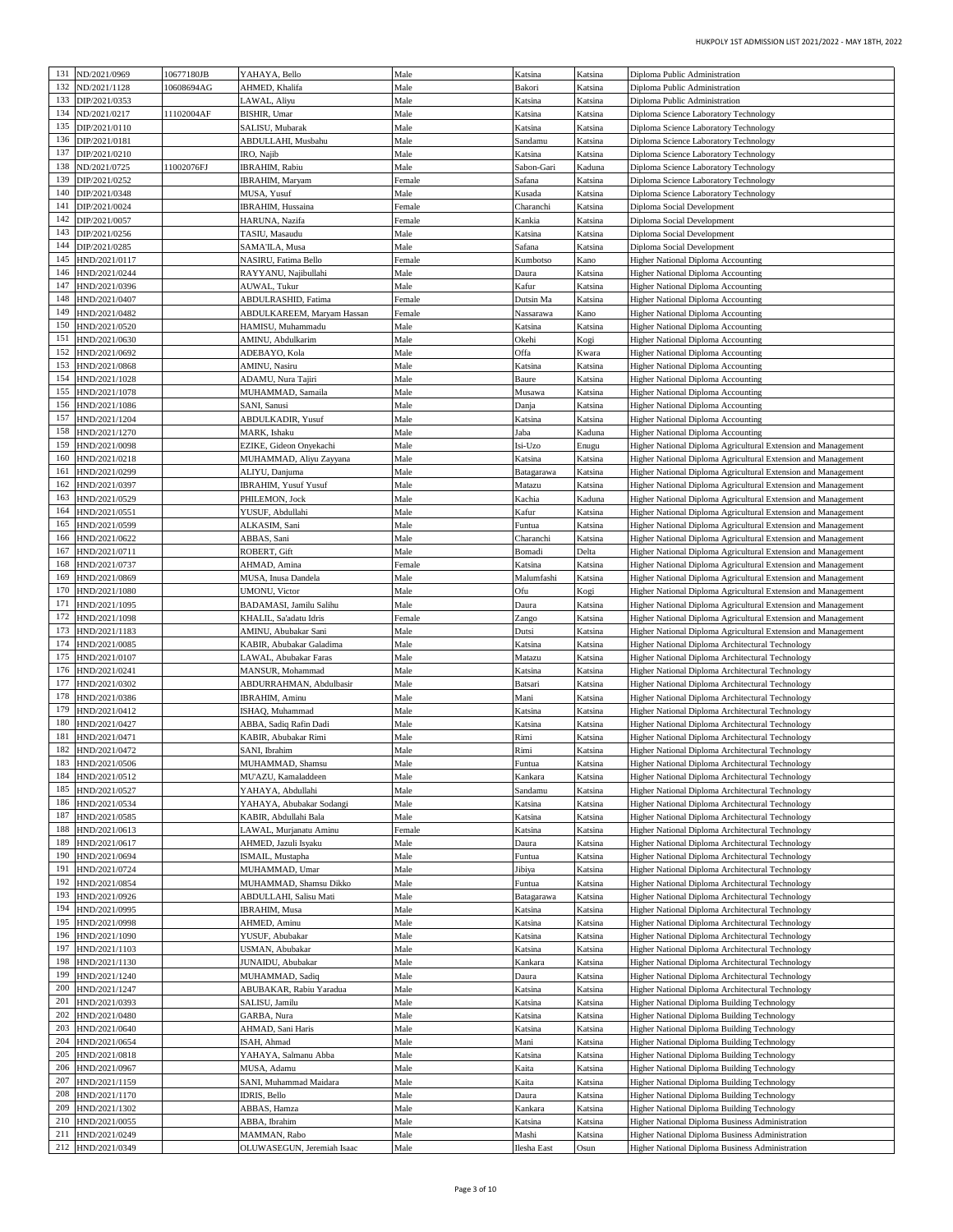| 213 | HND/2021/0353     |                                | Male   | Katsina          |           |                                                 |
|-----|-------------------|--------------------------------|--------|------------------|-----------|-------------------------------------------------|
|     |                   | HALILU, Abubakar               |        |                  | Katsina   | Higher National Diploma Business Administration |
| 214 | HND/2021/0362     | LAWAL, Abdulahi                | Male   | Funtua           | Katsina   | Higher National Diploma Business Administration |
| 215 | HND/2021/0443     | MUSA, Abubakar                 | Male   | Batsari          | Katsina   | Higher National Diploma Business Administration |
| 216 | HND/2021/0492     | UMMAR, Hannafi                 | Male   | Matazu           | Katsina   | Higher National Diploma Business Administration |
| 217 | HND/2021/0497     | FATIMA, Danjuma Lami           | Female | Suleja           | Niger     | Higher National Diploma Business Administration |
| 218 | HND/2021/0555     | MUHAMMAD, Abdulrahman          | Male   | Bakori           | Katsina   | Higher National Diploma Business Administration |
| 219 |                   | IBRAHIM, Sirajo                | Male   |                  | Katsina   |                                                 |
|     | HND/2021/0764     |                                |        | Jibiya           |           | Higher National Diploma Business Administration |
| 220 | HND/2021/0785     | SALISU, Shamsu                 | Male   | Mashi            | Katsina   | Higher National Diploma Business Administration |
| 221 | HND/2021/0817     | ABDULLAHI, Isah                | Male   | Kurfi            | Katsina   | Higher National Diploma Business Administration |
| 222 | HND/2021/0838     | FRANCIS, Comfort Joe           | Male   | Udung-Uko        | Akwa Ibom | Higher National Diploma Business Administration |
| 223 | HND/2021/0842     | ABDULWAHAB, Safiyya            | Female | Malumfashi       | Katsina   | Higher National Diploma Business Administration |
| 224 | HND/2021/0968     | LAWAL, Usman                   | Male   | Daura            | Katsina   | Higher National Diploma Business Administration |
| 225 | HND/2021/1065     | OMAGE, Queeneth Ruth           | Female | Owan West        | Edo       | Higher National Diploma Business Administration |
| 226 | HND/2021/1066     | YAZID, Abdurrahman             | Male   | Katsina          | Katsina   | Higher National Diploma Business Administration |
| 227 |                   |                                |        |                  |           |                                                 |
|     | HND/2021/1107     | SURAJO, Abdullateef            | Male   | Funtua           | Katsina   | Higher National Diploma Business Administration |
| 228 | HND/2021/1295     | KABIR, Umar                    | Male   | Rimi             | Katsina   | Higher National Diploma Business Administration |
| 229 | HND/2021/1312     | TONY, Richard Goodluck         | Male   | Etsako West      | Edo       | Higher National Diploma Business Administration |
| 230 | HND/2021/1344     | MUHAMMAD, Hassan               | Male   | Katsina          | Katsina   | Higher National Diploma Business Administration |
| 231 | HND/2021/0232     | ABUBAKAR, Naim                 | Male   | Bindawa          | Katsina   | Higher National Diploma Civil Engineering       |
| 232 | HND/2021/0281     | BELLO, Sulaiman Shaiskawa      | Male   | Katsina          | Katsina   | Higher National Diploma Civil Engineering       |
| 233 | HND/2021/0289     | BAWALE, Suleima                | Male   | Mani             | Katsina   | Higher National Diploma Civil Engineering       |
| 234 | HND/2021/0292     | SANI, Ibrahim Lawal            | Male   | Batagarawa       | Katsina   | Higher National Diploma Civil Engineering       |
| 235 | HND/2021/0294     | <b>BISHIR, Haris</b>           | Male   | Katsina          | Katsina   | Higher National Diploma Civil Engineering       |
| 236 | HND/2021/0354     | SANI, Muhammad Maje            | Male   | Katsina          | Katsina   | Higher National Diploma Civil Engineering       |
| 237 |                   |                                |        |                  |           |                                                 |
|     | HND/2021/0395     | ABDULRAHMAN, Musa Bagiwa       | Male   | Katsina          | Katsina   | Higher National Diploma Civil Engineering       |
| 238 | HND/2021/0419     | ABUBAKAR, Dikko Datti          | Male   | Dutsin Ma        | Katsina   | Higher National Diploma Civil Engineering       |
| 239 | HND/2021/0436     | YUNUSA, Hamza                  | Male   | Charanchi        | Katsina   | Higher National Diploma Civil Engineering       |
| 240 | HND/2021/0439     | M, Aliyu Sabe                  | Male   | Zango            | Katsina   | Higher National Diploma Civil Engineering       |
| 241 | HND/2021/0509     | MUSA, Abubakar Yandaki         | Male   | Kaita            | Katsina   | Higher National Diploma Civil Engineering       |
| 242 | HND/2021/0573     | USMAN, Najib                   | Male   | Malumfashi       | Katsina   | Higher National Diploma Civil Engineering       |
| 243 | HND/2021/0589     | ABUBAKAR, Abdulkadir           | Male   | Kaita            | Katsina   | Higher National Diploma Civil Engineering       |
| 244 | HND/2021/0882     | LAWAL, Jamilu                  | Male   | Bakori           | Katsina   | Higher National Diploma Civil Engineering       |
| 245 | HND/2021/0931     | ABDURRAHMAN, Usman Usman       | Male   | Zango            | Katsina   | Higher National Diploma Civil Engineering       |
| 246 | HND/2021/0992     | SABO, Lawan Jafar              | Male   | Bakori           | Katsina   | Higher National Diploma Civil Engineering       |
| 247 | HND/2021/1157     | ALIYU, Abdulhadi Malumfashi    | Male   | Malumfashi       | Katsina   | Higher National Diploma Civil Engineering       |
| 248 | HND/2021/1169     | <b>IBRAHIM, Maisurisattar</b>  | Male   | Katsina          | Katsina   |                                                 |
| 249 |                   |                                |        |                  |           | Higher National Diploma Civil Engineering       |
|     | HND/2021/1187     | ISAH, Abubakar Kurfi           | Male   | Kurfi            | Katsina   | Higher National Diploma Civil Engineering       |
| 250 | HND/2021/1220     | LAWAL, Rabilu                  | Male   | Jibiya           | Katsina   | Higher National Diploma Civil Engineering       |
| 251 | HND/2021/1279     | KABIR, Abdulhadi               | Male   | Danmusa          | Katsina   | Higher National Diploma Civil Engineering       |
| 252 | HND/2021/1360     | SHAFIU, Buhari                 | Male   | Katsina          | Katsina   | Higher National Diploma Civil Engineering       |
| 253 | HND/2021/1460     | SANI, Samaila                  | Male   | Katsina          | Katsina   | Higher National Diploma Civil Engineering       |
|     |                   |                                |        |                  |           |                                                 |
| 254 | HND/2021/0041     | ALIYU, Umar Ahmad              | Male   | Ingawa           | Katsina   | Higher National Diploma Computer Science        |
| 255 | HND/2021/0064     | AMINU, Aisha                   | Female | Katsina          | Katsina   | Higher National Diploma Computer Science        |
| 256 | HND/2021/0075     | MUSTAPHA, Muhammad             | Male   | Jibiya           | Katsina   | Higher National Diploma Computer Science        |
| 257 |                   |                                |        |                  |           |                                                 |
|     | HND/2021/0084     | ISYAKU, Fahad                  | Male   | Katsina          | Katsina   | Higher National Diploma Computer Science        |
| 258 | HND/2021/0086     | SANUSI, Abdulrahman            | Male   | Katsina          | Katsina   | Higher National Diploma Computer Science        |
| 259 | HND/2021/0165     | ABDULLAHI, Aminu               | Male   | Rimi             | Katsina   | Higher National Diploma Computer Science        |
| 260 | HND/2021/0188     | MUHAMMADU, Lawal               | Male   | Katsina          | Katsina   | Higher National Diploma Computer Science        |
| 261 | HND/2021/0251     | SALMANU, Abdulhamid Sulaiman   | Male   | Funtua           | Katsina   | Higher National Diploma Computer Science        |
| 262 | HND/2021/0252     | ALMUSTAPHA, Asiya              | Female | Katsina          | Katsina   | Higher National Diploma Computer Science        |
| 263 | HND/2021/0257     | ISMAIL, Muhammad               | Male   | Rimi             | Katsina   | Higher National Diploma Computer Science        |
| 264 | HND/2021/0261     | SADA, Muntari Kurabau          | Male   | Rimi             | Katsina   | Higher National Diploma Computer Science        |
|     | 265 HND/2021/0276 | MUBARAK, Shafiu                | Male   | Katsina          | Katsina   | Higher National Diploma Computer Science        |
| 266 | HND/2021/0286     | SHEHU, Suleiman Giwa           | Male   | Malumfashi       | Katsina   | Higher National Diploma Computer Science        |
|     | 267 HND/2021/0350 | HARUNA, Abdulgaisi             | Male   | Jibiya           | Katsina   | Higher National Diploma Computer Science        |
|     | 268 HND/2021/0367 | BARA'U, Mansur                 | Male   | Funtua           | Katsina   | Higher National Diploma Computer Science        |
|     |                   | AHMAD, Hussaina Tijjani        |        |                  |           |                                                 |
|     | 269 HND/2021/0402 |                                | Female | Kankia           | Katsina   | Higher National Diploma Computer Science        |
|     | 270 HND/2021/0526 | LAWAL, Nuhu                    | Male   | Batagarawa       | Katsina   | Higher National Diploma Computer Science        |
|     | 271 HND/2021/0598 | LURWANU, Musa                  | Male   | Katsina          | Katsina   | Higher National Diploma Computer Science        |
|     | 272 HND/2021/0607 | BALA, Usman                    | Male   | Kurfi            | Katsina   | Higher National Diploma Computer Science        |
| 273 | HND/2021/0722     | ZAINAB, Ashiru Muhammad        | Female | Musawa           | Katsina   | Higher National Diploma Computer Science        |
| 274 | HND/2021/0738     | YAHAYA, Abdulrahman Muhammad   | Male   | Katsina          | Katsina   | Higher National Diploma Computer Science        |
|     | 275 HND/2021/0771 | SADIS, Laila                   | Female | Kankia           | Katsina   | Higher National Diploma Computer Science        |
|     | 276 HND/2021/0806 | USMAN, Nura                    | Male   | Danmusa          | Katsina   | Higher National Diploma Computer Science        |
| 277 | HND/2021/0824     | ISAH, Sani                     | Male   | Funtua           | Katsina   | Higher National Diploma Computer Science        |
| 278 | HND/2021/0825     | AHMAD, Dauda Audi              | Male   | Katsina          | Katsina   | Higher National Diploma Computer Science        |
| 279 | HND/2021/0891     | UMAR, Mustapha Atiku           | Male   | Bakori           | Katsina   | Higher National Diploma Computer Science        |
| 280 | HND/2021/0941     | LAWAL, Ishaq Muhammad          | Male   | Kankara          | Katsina   | Higher National Diploma Computer Science        |
|     | 281 HND/2021/0952 | AFOLABI, Olayemi Cecilia       | Female | Ile-Oluji/Okeigb | Ondo      | Higher National Diploma Computer Science        |
|     | 282 HND/2021/0979 | BUHARI, Jamilu                 | Male   | Bakori           | Katsina   | Higher National Diploma Computer Science        |
| 283 |                   |                                |        |                  |           |                                                 |
|     | HND/2021/1000     | USMAN, Ashiru                  | Male   | Rimi             | Katsina   | Higher National Diploma Computer Science        |
| 284 | HND/2021/1018     | USMAN, Ammar Sabo              | Male   | Charanchi        | Katsina   | Higher National Diploma Computer Science        |
| 285 | HND/2021/1069     | <b>ABDULKADIR</b> , Umar Faruk | Male   | Katsina          | Katsina   | Higher National Diploma Computer Science        |
| 286 | HND/2021/1100     | SALISU, Abubakar               | Male   | Funtua           | Katsina   | Higher National Diploma Computer Science        |
| 287 | HND/2021/1141     | SALISU, Muhammad               | Male   | Jibiya           | Katsina   | Higher National Diploma Computer Science        |
| 288 | HND/2021/1155     | YUSUF, Aliyu                   | Male   | Faskari          | Katsina   | Higher National Diploma Computer Science        |
|     | 289 HND/2021/1158 | DAHIRU, Abdulrahaman           | Male   | Katsina          | Katsina   | Higher National Diploma Computer Science        |
|     | 290 HND/2021/1181 | BADAMASI, Abubakar             | Male   | Rimi             | Katsina   | Higher National Diploma Computer Science        |
| 291 | HND/2021/1210     | KABIR, Muhammad Mubarak        | Male   | Kafur            | Katsina   | Higher National Diploma Computer Science        |
| 292 | HND/2021/1211     | ABBA, Asma'u Yahaya            | Female | Baure            | Katsina   | Higher National Diploma Computer Science        |
|     | 293 HND/2021/1283 | TASIU, Hamza Kofar Bai         | Male   | Katsina          | Katsina   | Higher National Diploma Computer Science        |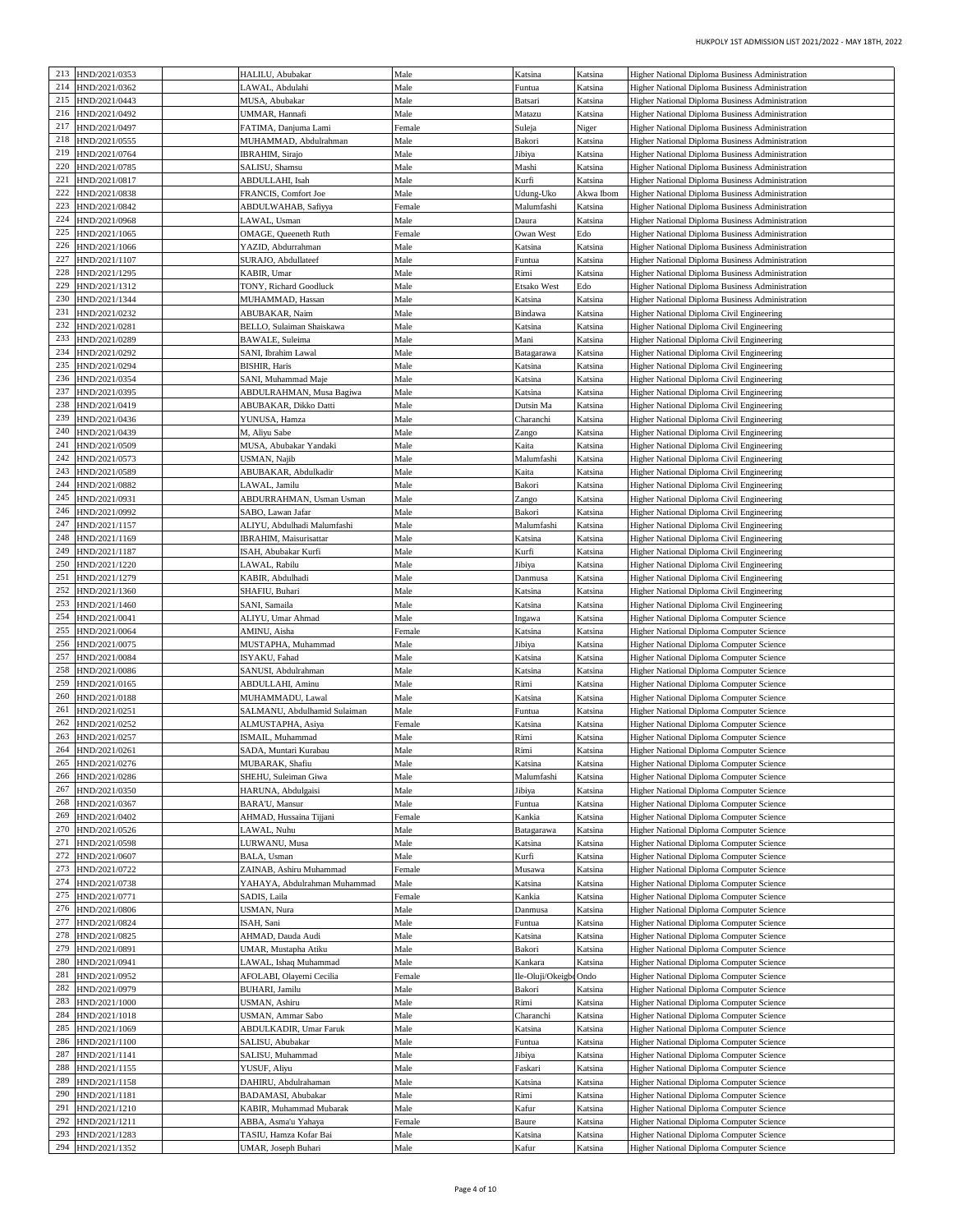| 295 |                                        |                            |        |              |         |                                                         |
|-----|----------------------------------------|----------------------------|--------|--------------|---------|---------------------------------------------------------|
|     | HND/2021/1358                          | ALIYU, Mubarak             | Male   | Bakori       | Katsina | Higher National Diploma Computer Science                |
| 296 | HND/2021/1368                          | <b>ILIYASU, Muhsin</b>     | Male   | Malumfashi   | Katsina | Higher National Diploma Computer Science                |
| 297 | HND/2021/1380                          | SANI, Ibrahim              | Male   | Katsina      | Katsina | Higher National Diploma Computer Science                |
| 298 | HND/2021/1406                          | LAWAL, Abdulwahab          | Male   | Bakori       | Katsina | Higher National Diploma Computer Science                |
| 299 | HND/2021/1407                          | ATTAHIRU, Bashar           | Male   | Gwandu       | Kebbi   | Higher National Diploma Computer Science                |
| 300 | HND/2021/1428                          | UMAR, Isah Ma'awiya        | Male   | Dutsin Ma    | Katsina | Higher National Diploma Computer Science                |
| 301 |                                        |                            |        |              |         |                                                         |
|     | HND/2021/0368                          | ABUBAKAR, Saleh            | Male   | Faskari      | Katsina | Higher National Diploma Crop Production Technology      |
| 302 | HND/2021/1219                          | LAWAL, Najib               | Male   | Funtua       | Katsina | Higher National Diploma Crop Production Technology      |
| 303 | HND/2021/0063                          | ABDULLAHI, Umar Matazu     | Male   | Matazu       | Katsina | Higher National Diploma Electrical Engineering          |
| 304 | HND/2021/0093                          | GIDADO, Abubakar           | Male   | Kusada       | Katsina | Higher National Diploma Electrical Engineering          |
| 305 | HND/2021/0097                          | NURADDEEN, Mu'azu          | Male   | Katsina      | Katsina | Higher National Diploma Electrical Engineering          |
| 306 | HND/2021/0438                          | MUHAMMAD, Muhammad         | Male   | Batagarawa   | Katsina | Higher National Diploma Electrical Engineering          |
| 307 | HND/2021/0580                          | SANI, Yakubu Nuhu          | Male   | Danmusa      | Katsina | Higher National Diploma Electrical Engineering          |
| 308 |                                        |                            |        |              |         |                                                         |
|     | HND/2021/0586                          | SALISU, Umar Naikke        | Male   | Jibiya       | Katsina | Higher National Diploma Electrical Engineering          |
| 309 | HND/2021/0864                          | LADAN, Hashim              | Male   | Malumfashi   | Katsina | Higher National Diploma Electrical Engineering          |
| 310 | HND/2021/0988                          | AHMED, Abdullahi           | Male   | Dutsin Ma    | Katsina | Higher National Diploma Electrical Engineering          |
| 311 | HND/2021/1149                          | ISYAKU, Naziru             | Male   | Danmusa      | Katsina | Higher National Diploma Electrical Engineering          |
| 312 | HND/2021/1333                          | MANSIR, Hanifullah         | Male   | Funtua       | Katsina | Higher National Diploma Electrical Engineering          |
| 313 | HND/2021/1451                          | ABDULRAHMAN, Aliyu         | Male   | Malumfashi   | Katsina | Higher National Diploma Electrical Engineering          |
|     | 314 HND/2021/0401                      | MUHAMMAD, Aisha Ghali      | Female | Funtua       | Katsina | Higher National Diploma Hospitality Management          |
| 315 | HND/2021/0595                          |                            |        |              |         |                                                         |
|     |                                        | UMAR, Zainab               | Female | Danmusa      | Katsina | Higher National Diploma Hospitality Management          |
|     | 316 HND/2021/0725                      | ABDULLAHI, Isah Yaqub      | Male   | Katsina      | Katsina | Higher National Diploma Hospitality Management          |
| 317 | HND/2021/0769                          | NASIR, Nazifi              | Male   | Malumfashi   | Katsina | Higher National Diploma Hospitality Management          |
| 318 | HND/2021/0802                          | SAIDU, Mubarak             | Male   | Zango        | Katsina | Higher National Diploma Hospitality Management          |
| 319 | HND/2021/1152                          | SANI, Isah                 | Male   | Funtua       | Katsina | Higher National Diploma Hospitality Management          |
| 320 | HND/2021/1392                          | AHMAD, Hannatu             | Female | Bida         | Niger   | Higher National Diploma Hospitality Management          |
| 321 | HND/2021/1536                          | LAWAL, Hafsat Abdu         | Female | Katsina      | Katsina | Higher National Diploma Hospitality Management          |
| 322 | HND/2021/0071                          | LAWAL, Adamu               | Male   | Kaita        | Katsina | Higher National Diploma Library and Information Science |
| 323 |                                        |                            |        |              |         |                                                         |
|     | HND/2021/0233                          | HAMISU, Ibrahim            | Male   | Katsina      | Katsina | Higher National Diploma Library and Information Science |
| 324 | HND/2021/0246                          | SHU'AIBU, Mujittafa        | Male   | Sandamu      | Katsina | Higher National Diploma Library and Information Science |
| 325 | HND/2021/0303                          | <b>IBRAHIM, Mansir</b>     | Male   | Katsina      | Katsina | Higher National Diploma Library and Information Science |
| 326 | HND/2021/0313                          | AHMAD, Umar                | Male   | Katsina      | Katsina | Higher National Diploma Library and Information Science |
| 327 | HND/2021/0391                          | MUKHTAR, Abubakar          | Male   | Katsina      | Katsina | Higher National Diploma Library and Information Science |
| 328 | HND/2021/0554                          | TANIMU, Saidu              | Male   | Katsina      | Katsina | Higher National Diploma Library and Information Science |
| 329 | HND/2021/0714                          | MAIDAMMA, Surajo           | Male   | Kaura Namoda | Zamfara | Higher National Diploma Library and Information Science |
| 330 | HND/2021/0729                          | AHMAD, Abdullahi           | Male   | Katsina      | Katsina | Higher National Diploma Library and Information Science |
| 331 | HND/2021/0794                          | <b>BASHIR, Zubairu</b>     | Male   | Daura        | Katsina | Higher National Diploma Library and Information Science |
| 332 |                                        |                            |        |              |         | Higher National Diploma Library and Information Science |
|     | HND/2021/0797                          | MUHAMMAD, Saifullahi Gwani | Male   | Katsina      | Katsina |                                                         |
| 333 | HND/2021/0805                          | ABUBAKAR, Umar             | Male   | Jibiya       | Katsina | Higher National Diploma Library and Information Science |
| 334 | HND/2021/0921                          | ABDUL'AZIZ, Yusuf          | Male   | Katsina      | Katsina | Higher National Diploma Library and Information Science |
| 335 | HND/2021/0989                          | ABDULRASHID, Abubakr       | Male   | Malumfashi   | Katsina | Higher National Diploma Library and Information Science |
| 336 | HND/2021/1101                          | ADAMU, Aisha               | Male   | Faskari      | Katsina | Higher National Diploma Library and Information Science |
| 337 | HND/2021/1111                          | LAWAL, Abdulkarim          | Male   | Katsina      | Katsina | Higher National Diploma Library and Information Science |
| 338 | HND/2021/1198                          | SABO, Ismail               | Male   | Malumfashi   | Katsina | Higher National Diploma Library and Information Science |
| 339 | HND/2021/1249                          | MUSA, Aliyu Abubakar       | Male   | Kafur        | Katsina | Higher National Diploma Library and Information Science |
| 340 | HND/2021/1260                          | <b>MUAZU</b> , Bilkisu     | Female | Danmusa      | Katsina | Higher National Diploma Library and Information Science |
| 341 | HND/2021/1264                          | SHEHU, Kabir Dabai         | Male   | Danja        | Katsina | Higher National Diploma Library and Information Science |
| 342 | HND/2021/1560                          | HAMISU, Shamsu             | Male   | Jibiya       | Katsina | Higher National Diploma Library and Information Science |
| 343 | HND/2021/1586                          | SABI'U, Musa               | Male   | Katsina      | Katsina | Higher National Diploma Library and Information Science |
| 344 | HND/2021/0088                          | SANI, Salihu               | Male   | Mani         | Katsina | Higher National Diploma Mass Communication              |
| 345 | HND/2021/0155                          | SAIDU, Aminu Ahmad         | Male   | Malumfashi   | Katsina | Higher National Diploma Mass Communication              |
| 346 | HND/2021/0267                          |                            |        |              |         |                                                         |
|     |                                        | USAMATU, Zaharaddeen       | Male   | Funtua       | Katsina | Higher National Diploma Mass Communication              |
|     | 347 HND/2021/0300                      | ABUBAKAR, Hauwa'u          | Female | Dutsi        | Katsina | Higher National Diploma Mass Communication              |
|     | 348 HND/2021/0310                      | SHUAIBU, Ibrahim           | Male   | Katsina      | Katsina | Higher National Diploma Mass Communication              |
|     | 349 HND/2021/0311                      | SULAIMAN, Abubakar         | Male   | Katsina      | Katsina | Higher National Diploma Mass Communication              |
|     | 350 HND/2021/0378                      | DALHATU, Kabir             | Male   | Batagarawa   | Katsina | Higher National Diploma Mass Communication              |
|     | 351 HND/2021/0411                      | ABDULLAHI, Musaddiq        | Male   | Kankara      | Katsina | Higher National Diploma Mass Communication              |
|     | 352 HND/2021/0435                      | DAHIRU, Umar               | Male   | Funtua       | Katsina | Higher National Diploma Mass Communication              |
|     | 353 HND/2021/0483                      | HALIDU, Kabir              | Male   | Funtua       | Katsina | Higher National Diploma Mass Communication              |
|     | 354 HND/2021/0484                      | NUHU, Mazadu               | Male   | Kafur        | Katsina | Higher National Diploma Mass Communication              |
|     | 355 HND/2021/0504                      | IDRIS, Isah                | Male   | Kafur        | Katsina | Higher National Diploma Mass Communication              |
|     | 356 HND/2021/0820                      | NAFIU, Anas                | Male   | Daura        | Katsina | Higher National Diploma Mass Communication              |
|     | 357 HND/2021/0888                      | RABIU, Aminu               | Male   |              |         | Higher National Diploma Mass Communication              |
|     | 358 HND/2021/0940                      |                            |        | Bakori       | Katsina |                                                         |
|     |                                        | LAWAL, Ibrahim             | Male   | Kaita        | Katsina | Higher National Diploma Mass Communication              |
|     | 359 HND/2021/1015                      | SURAJ, Abdulrazak          | Male   | Kurfi        | Katsina | Higher National Diploma Mass Communication              |
|     | 360 HND/2021/1016                      | MASUD, Bala                | Male   | Daura        | Katsina | Higher National Diploma Mass Communication              |
|     | 361 HND/2021/1128                      | SULAIMAN, Kabir            | Male   | Katsina      | Katsina | Higher National Diploma Mass Communication              |
|     | 362 HND/2021/1129                      | NASIRU, Abdurrahman Sa'ad  | Male   | Katsina      | Katsina | Higher National Diploma Mass Communication              |
|     | 363 HND/2021/1199                      | ABUBAKAR, Jamilu           | Male   | Isa          | Sokoto  | Higher National Diploma Mass Communication              |
|     |                                        | KABIR, Dardau              | Male   | Charanchi    | Katsina | Higher National Diploma Mass Communication              |
|     | 364 HND/2021/1445                      |                            |        |              |         |                                                         |
|     | 365 HND/2021/1463                      | IBRAHIM, Jibril            | Male   | Katsina      | Katsina | Higher National Diploma Mass Communication              |
|     | 366 HND/2021/0147                      |                            |        |              | Kaduna  |                                                         |
|     |                                        | YAMUSA, Sani               | Male   | Jema'a       |         | Higher National Diploma Mechanical Engineering          |
|     | 367 HND/2021/0297                      | MANZOH, Mansir             | Male   | Daura        | Katsina | Higher National Diploma Mechanical Engineering          |
|     | 368 HND/2021/0319                      | YAKUBU, Abdullahi Usman    | Male   | Kaita        | Katsina | Higher National Diploma Mechanical Engineering          |
| 369 | HND/2021/0426                          | LAWAL, Usman Abdullahi     | Male   | Kankara      | Katsina | Higher National Diploma Mechanical Engineering          |
|     | 370 HND/2021/0431                      | SANI, Abdulmalik           | Male   | Funtua       | Katsina | Higher National Diploma Mechanical Engineering          |
|     | 371 HND/2021/0681                      | HARUNA, Zayyana            | Male   | Batsari      | Katsina | Higher National Diploma Mechanical Engineering          |
|     | 372 HND/2021/0935                      | JOHN, Oche Moses           | Male   | Otukpo       | Benue   | Higher National Diploma Mechanical Engineering          |
|     | 373 HND/2021/1045                      | ZAKARI, Paul               | Male   | Kaltungo     | Gombe   | Higher National Diploma Mechanical Engineering          |
|     | 374 HND/2021/1311                      | ABUBAKAR, Basiru           | Male   | Mashi        | Katsina | Higher National Diploma Mechanical Engineering          |
|     | 375 HND/2021/1470<br>376 HND/2021/1471 | NASIR, Bilkisu             | Female | Katsina      | Katsina | Higher National Diploma Nutrition and Dietetics         |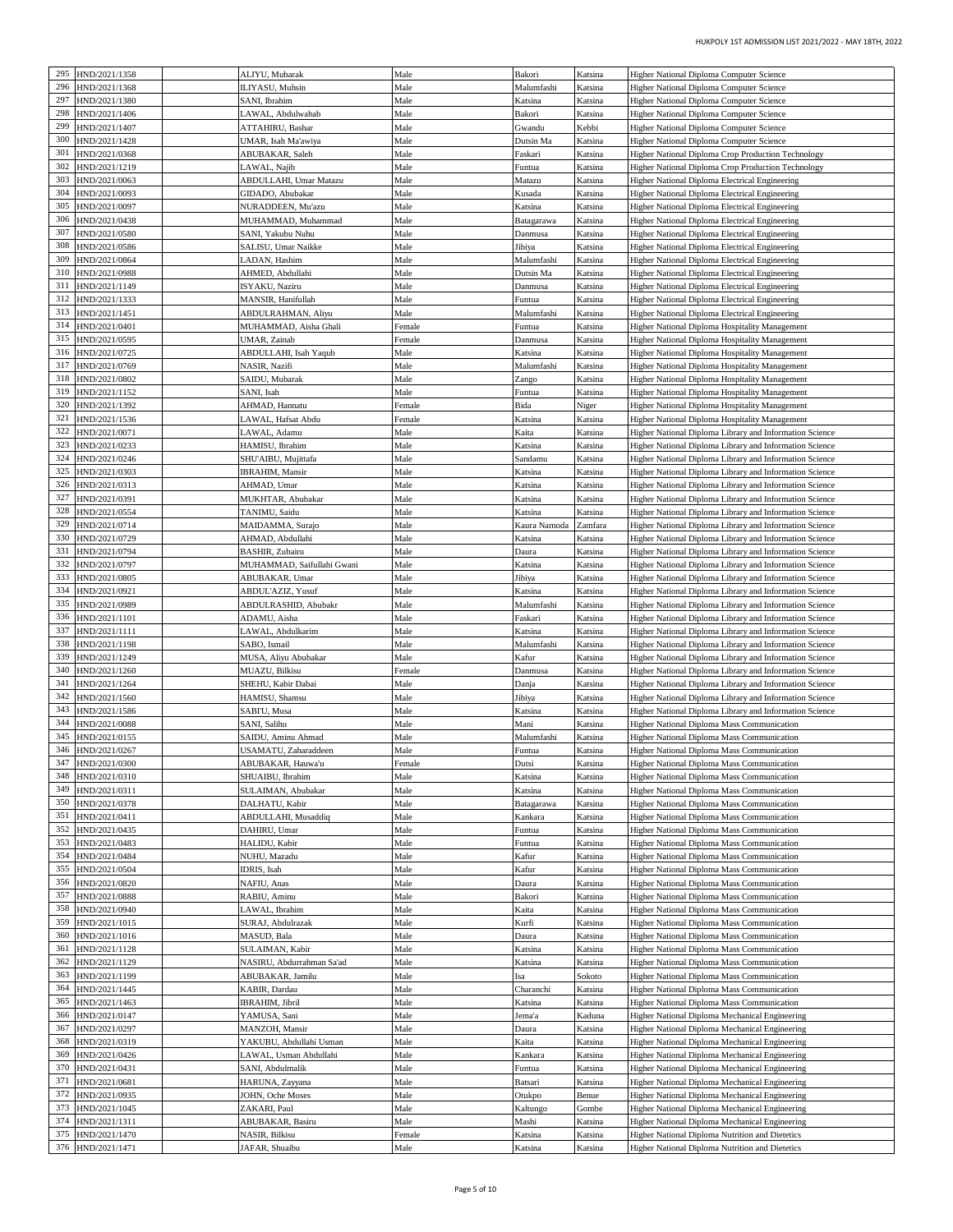| 377 | HND/2021/1472                          | AHMAD, Hafsat Rufa'i                       | Female       | Safana            | Katsina            | Higher National Diploma Nutrition and Dietetics                                             |
|-----|----------------------------------------|--------------------------------------------|--------------|-------------------|--------------------|---------------------------------------------------------------------------------------------|
| 378 |                                        |                                            |              |                   |                    |                                                                                             |
|     | HND/2021/1475                          | AHMAD, Faisal Sani                         | Male         | Bakori            | Katsina            | Higher National Diploma Nutrition and Dietetics                                             |
| 379 | HND/2021/1476                          | IBRAHIM, Hafsat                            | Female       | Kaita             | Katsina            | Higher National Diploma Nutrition and Dietetics                                             |
| 380 | HND/2021/1480                          | MUSTAPHA, Aisha                            | Female       | Batagarawa        | Katsina            | Higher National Diploma Nutrition and Dietetics                                             |
| 381 | HND/2021/1481                          | MANSIR, Amina                              | Female       | Kankara           | Katsina            | Higher National Diploma Nutrition and Dietetics                                             |
| 382 | HND/2021/1482                          | MANSIR, Maryam                             | Female       | Kankara           | Katsina            | Higher National Diploma Nutrition and Dietetics                                             |
| 383 | HND/2021/1483                          | ABDULKARIM, Safiyya                        | Female       | Jibiya            | Katsina            |                                                                                             |
|     |                                        |                                            |              |                   |                    | Higher National Diploma Nutrition and Dietetics                                             |
| 384 | HND/2021/1484                          | MUSTAPHA, Halimatu Barawa                  | Female       | Batagarawa        | Katsina            | Higher National Diploma Nutrition and Dietetics                                             |
| 385 | HND/2021/1493                          | ABUBAKAR, Aminu Musawa                     | Male         | Musawa            | Katsina            | Higher National Diploma Nutrition and Dietetics                                             |
| 386 | HND/2021/1494                          | ISMAIL, Usman                              | Male         | Jibiya            | Katsina            | Higher National Diploma Nutrition and Dietetics                                             |
| 387 | HND/2021/1498                          | ABDULRAHMAN, Abdulmumin Sirika             | Male         | Dutsi             | Katsina            | Higher National Diploma Nutrition and Dietetics                                             |
| 388 | HND/2021/1511                          | BASHIR, Hauwa'u                            | Female       | Dutsin Ma         | Katsina            | Higher National Diploma Nutrition and Dietetics                                             |
| 389 | HND/2021/1514                          | AHMAD, Binta Darma                         | Female       | Katsina           | Katsina            | Higher National Diploma Nutrition and Dietetics                                             |
| 390 |                                        |                                            |              |                   |                    |                                                                                             |
|     | HND/2021/1516                          | SHEHU, Aminu Mani                          | Male         | Mani              | Katsina            | Higher National Diploma Nutrition and Dietetics                                             |
| 391 | HND/2021/1517                          | IDRIS, Zaliha                              | Female       | Batagarawa        | Katsina            | Higher National Diploma Nutrition and Dietetics                                             |
| 392 | HND/2021/1518                          | ABUBAKAR, Halimatu Yusuf                   | Female       | Katsina           | Katsina            | Higher National Diploma Nutrition and Dietetics                                             |
| 393 | HND/2021/1519                          | ABDULRASHID, Rufaida                       | Female       | Jibiya            | Katsina            | Higher National Diploma Nutrition and Dietetics                                             |
| 394 | HND/2021/1521                          | SANI, Hassana Bello                        | Female       | Mani              | Katsina            | Higher National Diploma Nutrition and Dietetics                                             |
| 395 | HND/2021/1522                          | LAWAL, Hamida Daniyau                      | Female       | Batagarawa        | Katsina            | Higher National Diploma Nutrition and Dietetics                                             |
| 396 | HND/2021/1523                          | UMAR, Hajara Faruk                         |              |                   |                    |                                                                                             |
|     |                                        |                                            | Female       | Katsina           | Katsina            | Higher National Diploma Nutrition and Dietetics                                             |
| 397 | HND/2021/1526                          | ABDULHAMID, Zahara'u Bugaje                | Female       | Jibiya            | Katsina            | Higher National Diploma Nutrition and Dietetics                                             |
| 398 | HND/2021/1528                          | ABUBAKAR, Tauhidatu                        | Female       | Katsina           | Katsina            | Higher National Diploma Nutrition and Dietetics                                             |
| 399 | HND/2021/1529                          | SULEIMAN, Aisha                            | Female       | Katsina           | Katsina            | Higher National Diploma Nutrition and Dietetics                                             |
| 400 | HND/2021/1531                          | MU'AZU, Hauwa'u                            | Female       | Funtua            | Katsina            | Higher National Diploma Nutrition and Dietetics                                             |
| 401 | HND/2021/1532                          | ABDURRAHIM, Ni'imatu                       | Female       | Mashi             | Katsina            | Higher National Diploma Nutrition and Dietetics                                             |
| 402 | HND/2021/1547                          | SULEIMAN, Habiba Jibia                     | Female       | Jibiya            | Katsina            | Higher National Diploma Nutrition and Dietetics                                             |
|     |                                        |                                            |              |                   |                    |                                                                                             |
| 403 | HND/2021/1549                          | HASSAN, Fatima Muhammad                    | Female       | Batagarawa        | Katsina            | Higher National Diploma Nutrition and Dietetics                                             |
| 404 | HND/2021/1550                          | MUKHTAR, Habiba Sada                       | Female       | Katsina           | Katsina            | Higher National Diploma Nutrition and Dietetics                                             |
| 405 | HND/2021/1551                          | FARUK, Fatima                              | Female       | Batsari           | Katsina            | Higher National Diploma Nutrition and Dietetics                                             |
| 406 | HND/2021/1552                          | HAMZA, Abdulhadi                           | Male         | Kurfi             | Katsina            | Higher National Diploma Nutrition and Dietetics                                             |
| 407 | HND/2021/1553                          | MUSTAPHA, Sumayya                          | Female       | Katsina           | Katsina            | Higher National Diploma Nutrition and Dietetics                                             |
| 408 | HND/2021/1555                          | TAMBURA, Fatima Adamu                      | Female       | Katsina           | Katsina            | Higher National Diploma Nutrition and Dietetics                                             |
|     |                                        |                                            |              |                   |                    |                                                                                             |
| 409 | HND/2021/1558                          | MURTALA, Maryam                            | Female       | Rimi              | Katsina            | Higher National Diploma Nutrition and Dietetics                                             |
| 410 | HND/2021/1566                          | DAHIRU, Fatima Hassan                      | Female       | Mani              | Katsina            | Higher National Diploma Nutrition and Dietetics                                             |
| 411 | HND/2021/1567                          | AHMAD, Bilkisu                             | Female       | Katsina           | Katsina            | Higher National Diploma Nutrition and Dietetics                                             |
| 412 | HND/2021/1568                          | ABDULKADIR, Zainab                         | Male         | Batagarawa        | Katsina            | Higher National Diploma Nutrition and Dietetics                                             |
| 413 | HND/2021/1573                          | USMAN, Aisha Matazu                        | Female       | Matazu            | Katsina            | Higher National Diploma Nutrition and Dietetics                                             |
| 414 | HND/2021/1588                          | ABDURRAHMAN, Aina'u                        | Female       | Katsina           | Katsina            | Higher National Diploma Nutrition and Dietetics                                             |
|     |                                        |                                            |              |                   |                    |                                                                                             |
| 415 | HND/2021/0389                          | SANI, Tasi'u                               | Male         | Katsina           | Katsina            | Higher National Diploma Office Technology And Management                                    |
| 416 | HND/2021/0602                          | ADELEYE, Victor Adeniyi                    | Male         | Ogbomosho Sou     | Oyo                | Higher National Diploma Office Technology And Management                                    |
| 417 | HND/2021/1262                          | SALISU, Aminu                              | Male         | Maiadua           | Katsina            | Higher National Diploma Office Technology And Management                                    |
|     |                                        |                                            |              |                   |                    |                                                                                             |
| 418 | HND/2021/1334                          | USMAN, Mohammad                            | Male         | Malumfashi        | Katsina            | Higher National Diploma Office Technology And Management                                    |
| 419 |                                        |                                            |              | Oju               | Benue              |                                                                                             |
|     | HND/2021/1401                          | OKPOTO, Angela                             | Female       |                   |                    | Higher National Diploma Office Technology And Management                                    |
| 420 | HND/2021/0050                          | USMAN, Yusuf                               | Male         | Katsina           | Katsina            | Higher National Diploma Public Administration                                               |
| 421 | HND/2021/0080                          | HABIBU, Yakubu                             | Male         | Mashi             | Katsina            | Higher National Diploma Public Administration                                               |
| 422 | HND/2021/0157                          | SALISU, Abdulmalik                         | Male         | Katsina           | Katsina            | Higher National Diploma Public Administration                                               |
| 423 | HND/2021/0158                          | MUSTAPHA, Auwal                            | Male         | Batsari           | Katsina            | Higher National Diploma Public Administration                                               |
| 424 | HND/2021/0159                          | <b>BASHIR, Abubakar Rasheed</b>            | Male         | Katsina           | Katsina            | Higher National Diploma Public Administration                                               |
| 425 | HND/2021/0160                          | KABIR, Khaleed                             | Male         | Funtua            | Katsina            | Higher National Diploma Public Administration                                               |
| 426 |                                        |                                            |              |                   |                    |                                                                                             |
|     | HND/2021/0179                          | IDRIS, Aminu Zamfare                       | Male         | Katsina           | Katsina            | Higher National Diploma Public Administration                                               |
| 427 | HND/2021/0212                          | ABUBAKAR, Nuraddeen                        | Male         | Mani              | Katsina            | Higher National Diploma Public Administration                                               |
| 428 | HND/2021/0217                          | HAMISU, Abubakar Ango                      | Male         | Katsina           | Katsina            | Higher National Diploma Public Administration                                               |
| 429 | HND/2021/0219                          | ABDULLAHI, Abubakar                        | Male         | Mashi             | Katsina            | Higher National Diploma Public Administration                                               |
|     | 430 HND/2021/0248                      | AHMED, Salisu                              | Male         | Katsina           | Katsina            | Higher National Diploma Public Administration                                               |
|     | 431 HND/2021/0273                      | ADDAU, Aliyu                               | Male         | Batagarawa        | Katsina            | Higher National Diploma Public Administration                                               |
|     | 432 HND/2021/0317                      | BELLO, Muhammed Muhammed                   | Male         | Katsina           | Katsina            | Higher National Diploma Public Administration                                               |
|     | 433 HND/2021/0365                      | ALHASSAN, Saeed                            | Male         | Chikun            | Kaduna             | Higher National Diploma Public Administration                                               |
|     |                                        |                                            |              |                   |                    |                                                                                             |
|     | 434 HND/2021/0366                      | SADIK, Abubakar Isah                       | Male         | Dutsin Ma         | Katsina            | Higher National Diploma Public Administration                                               |
| 435 | HND/2021/0388                          | HASSAN, Sani                               | Male         | Kaita             | Katsina            | Higher National Diploma Public Administration                                               |
|     | 436 HND/2021/0444                      | YUSUF, Aminu                               | Male         | Jibiya            | Katsina            | Higher National Diploma Public Administration                                               |
|     | 437 HND/2021/0458                      | ADAMU, Faruk                               | Male         | Bakori            | Katsina            | Higher National Diploma Public Administration                                               |
|     | 438 HND/2021/0513                      | KABIR, Abubakar                            | Male         | Danja             | Katsina            | Higher National Diploma Public Administration                                               |
| 439 | HND/2021/0517                          | SADA, Muhammad Balele                      | Male         | Katsina           | Katsina            | Higher National Diploma Public Administration                                               |
| 440 | HND/2021/0587                          | AHMAD, Garba Adamu                         | Male         | Katsina           | Katsina            | Higher National Diploma Public Administration                                               |
| 441 | HND/2021/0605                          | ABDU, Saddam                               | Male         | Daura             | Katsina            | Higher National Diploma Public Administration                                               |
|     |                                        |                                            |              |                   |                    |                                                                                             |
|     | 442 HND/2021/0638                      | MANSUR, Rabiu                              | Male         | Malumfashi        | Katsina            | Higher National Diploma Public Administration                                               |
|     | 443 HND/2021/0676                      | ADAM, Abubakar                             | Male         | Funtua            | Katsina            | Higher National Diploma Public Administration                                               |
|     | 444 HND/2021/0728                      | UMAR, Yazid Kankia                         | Male         | Kankia            | Katsina            | Higher National Diploma Public Administration                                               |
| 445 | HND/2021/0845                          | <b>IBRAHIM, Nazifi</b>                     | Male         | Malumfashi        | Katsina            | Higher National Diploma Public Administration                                               |
|     | 446 HND/2021/0852                      | ABUBAKAR, Abubakar                         | Male         | Sabuwa            | Katsina            | Higher National Diploma Public Administration                                               |
| 447 | HND/2021/0853                          | BALA, Hamisu                               | Male         | Danja             | Katsina            | Higher National Diploma Public Administration                                               |
| 448 |                                        |                                            |              |                   |                    |                                                                                             |
|     | HND/2021/0890                          | MUHAMMAD, Idris Ibrahim                    | Male         | Bindawa           | Katsina            | Higher National Diploma Public Administration                                               |
|     | 449 HND/2021/0960                      | ABDULRASHID, Ibrahim                       | Male         | Katsina           | Katsina            | Higher National Diploma Public Administration                                               |
|     | 450 HND/2021/1002                      | MUSTAPHA, Lawal                            | Male         | Rimi              | Katsina            | Higher National Diploma Public Administration                                               |
|     | 451 HND/2021/1023                      | ABDULLAHI, Bishir                          | Male         | Batagarawa        | Katsina            | Higher National Diploma Public Administration                                               |
| 452 | HND/2021/1024                          | ISAH, Aminu                                | Male         | Katsina           | Katsina            | Higher National Diploma Public Administration                                               |
| 453 | HND/2021/1150                          | HASSAN, Shu'aibu Kaita                     | Male         | Kaita             | Katsina            | Higher National Diploma Public Administration                                               |
| 454 | HND/2021/1273                          | ABDULAZIZ, Abba                            | Male         | Katsina           | Katsina            | Higher National Diploma Public Administration                                               |
| 455 |                                        |                                            |              |                   |                    |                                                                                             |
|     | HND/2021/1399                          | BUHARI, Abdullahi                          | Male         | Malumfashi        | Katsina            | Higher National Diploma Public Administration                                               |
|     | 456 HND/2021/1433                      | AL-MUSTAPHA, Fatima                        | Female       | Katsina           | Katsina            | Higher National Diploma Public Administration                                               |
|     | 457 HND/2021/1487<br>458 HND/2021/0008 | SHEHU, Shamsuddeen<br>DANDO, Ukashat Lawal | Male<br>Male | Katsina<br>Jibiya | Katsina<br>Katsina | Higher National Diploma Public Administration<br>Higher National Diploma Quantity Surveying |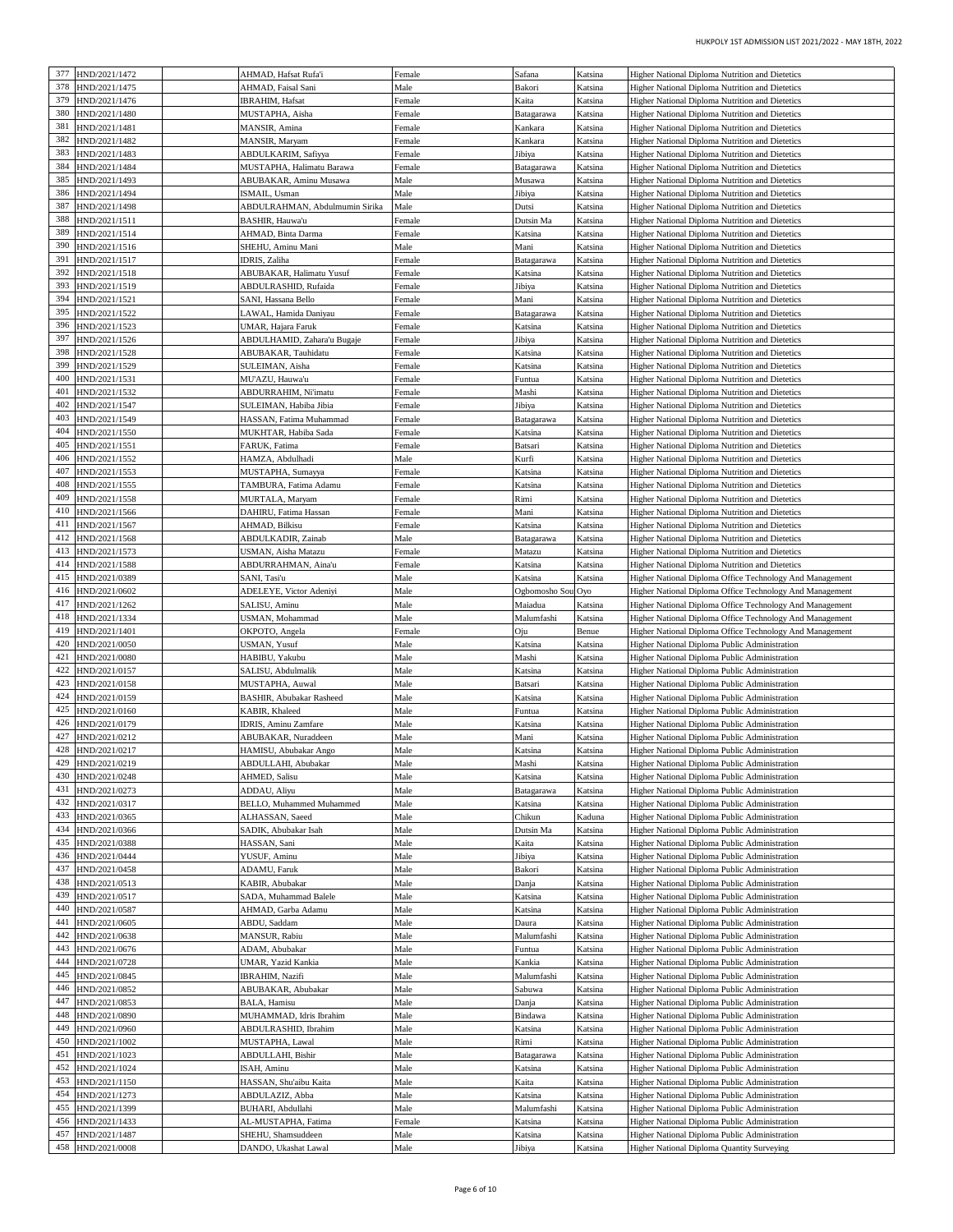| 459 |                  |            |                            |        |              |         |                                                                        |
|-----|------------------|------------|----------------------------|--------|--------------|---------|------------------------------------------------------------------------|
|     | HND/2021/0053    |            | SABO, Abubakar Nalado      | Male   | Katsina      | Katsina | Higher National Diploma Quantity Surveying                             |
| 460 | HND/2021/0090    |            | LAWAL, Muhammad Dambo      | Male   | Katsina      | Katsina | Higher National Diploma Quantity Surveying                             |
| 461 | HND/2021/0154    |            | ZUBAIRU, Mikailu           | Male   | Faskari      | Katsina | Higher National Diploma Quantity Surveying                             |
| 462 | HND/2021/0166    |            | LAWAL, Abubakar Mamman     | Male   | Zango        | Katsina | Higher National Diploma Quantity Surveying                             |
| 463 | HND/2021/0234    |            | ABUBAKAR, Faisal Sadiq     | Male   | Faskari      | Katsina | Higher National Diploma Quantity Surveying                             |
| 464 | HND/2021/0307    |            |                            |        |              |         |                                                                        |
|     |                  |            | ABDULLAHI, Aminu           | Male   | Rimi         | Katsina | Higher National Diploma Quantity Surveying                             |
| 465 | HND/2021/0414    |            | SANUSI, Muftahu            | Male   | Katsina      | Katsina | Higher National Diploma Quantity Surveying                             |
| 466 | HND/2021/0675    |            | MUSA, Umar Aliyu           | Male   | Katsina      | Katsina | Higher National Diploma Quantity Surveying                             |
| 467 | HND/2021/0709    |            | ISMAIL, Abubakar Sadiq     | Male   | Funtua       | Katsina | Higher National Diploma Quantity Surveying                             |
| 468 | HND/2021/0770    |            | MUSA, Sadat                | Male   | Katsina      | Katsina | Higher National Diploma Quantity Surveying                             |
|     |                  |            |                            |        |              |         |                                                                        |
| 469 | HND/2021/0840    |            | SAGIR, Nazifi              | Male   | Malumfashi   | Katsina | Higher National Diploma Quantity Surveying                             |
| 470 | HND/2021/0938    |            | MUBARAK, Salisu            | Male   | Maiadua      | Katsina | Higher National Diploma Quantity Surveying                             |
| 471 | HND/2021/0945    |            | SANUSI, Auwal              | Male   | Rimi         | Katsina | Higher National Diploma Quantity Surveying                             |
| 472 | HND/2021/1256    |            | SIRAJO, Muhammad Inuwa     | Male   | Katsina      | Katsina | Higher National Diploma Quantity Surveying                             |
| 473 | HND/2021/1261    |            | NAZIRU, Mustapha           | Male   | Dutsi        | Katsina |                                                                        |
|     |                  |            |                            |        |              |         | Higher National Diploma Quantity Surveying                             |
| 474 | HND/2021/0051    |            | UMAR, Ismail               | Male   | Katsina      | Katsina | Higher National Diploma Statistics                                     |
| 475 | HND/2021/0156    |            | ISMAIL, Nura               | Male   | Bakori       | Katsina | Higher National Diploma Statistics                                     |
| 476 | HND/2021/0161    |            | KABIR, Anas                | Male   | Kafur        | Katsina | <b>Higher National Diploma Statistics</b>                              |
| 477 | HND/2021/0347    |            | AMADU, Mu'azu Bello        | Male   | Batagarawa   | Katsina | Higher National Diploma Statistics                                     |
| 478 |                  |            |                            |        |              |         |                                                                        |
|     | HND/2021/0600    |            | YAHAYA, Yusuf Umar         | Male   | Katsina      | Katsina | <b>Higher National Diploma Statistics</b>                              |
| 479 | HND/2021/0663    |            | ASHIRU, Sabiu              | Male   | Malumfashi   | Katsina | Higher National Diploma Statistics                                     |
| 480 | HND/2021/0767    |            | MUKTAR, Muhammad           | Male   | Katsina      | Katsina | Higher National Diploma Statistics                                     |
| 481 | HND/2021/0919    |            | ABDULMUMINI, Ismail        | Male   | Funtua       | Katsina | <b>Higher National Diploma Statistics</b>                              |
| 482 | HND/2021/1004    |            | YA'U, Barhama              | Male   | Faskari      | Katsina | Higher National Diploma Statistics                                     |
| 483 | HND/2021/1113    |            |                            | Male   |              | Katsina |                                                                        |
|     |                  |            | IBRAHIM, Ibrahim Yaya      |        | Katsina      |         | <b>Higher National Diploma Statistics</b>                              |
| 484 | HND/2021/1134    |            | SANI, Mudasiru             | Male   | Katsina      | Katsina | <b>Higher National Diploma Statistics</b>                              |
| 485 | HND/2021/1186    |            | TUKUR, Sulaiman            | Male   | Funtua       | Katsina | Higher National Diploma Statistics                                     |
| 486 | HND/2021/1203    |            | ALIYU, Umar                | Male   | Katsina      | Katsina | <b>Higher National Diploma Statistics</b>                              |
| 487 | HND/2021/1257    |            | YA`U, Umar                 | Male   | Katsina      | Katsina | Higher National Diploma Statistics                                     |
|     |                  |            |                            |        |              |         |                                                                        |
| 488 | HND/2021/1421    |            | <b>SUNDAY, Shalom Bose</b> | Female | Katsina      | Katsina | <b>Higher National Diploma Statistics</b>                              |
| 489 | HND/2021/0049    |            | ABUBAKAR, Sani             | Male   | Yankwashi    | Jigawa  | Higher National Diploma Welding and Fabrication Engineering Technology |
| 490 | HND/2021/0430    |            | ADEYI, Shina               | Male   | Kabba/Bunu   | Kogi    | Higher National Diploma Welding and Fabrication Engineering Technology |
| 491 | HND/2021/0652    |            | SAMINU, Yahaya             | Male   | Bindawa      | Katsina | Higher National Diploma Welding and Fabrication Engineering Technology |
| 492 |                  |            |                            |        |              |         |                                                                        |
|     | HND/2021/0705    |            | USMAN, Abdulmumini         | Male   | Mani         | Katsina | Higher National Diploma Welding and Fabrication Engineering Technology |
| 493 | HND/2021/0773    |            | ADEYEMI, Boluwaji Ayomide  | Male   | Yagba West   | Kogi    | Higher National Diploma Welding and Fabrication Engineering Technology |
| 494 | HND/2021/0790    |            | IBRAHIM, Gaddafi           | Male   | Maiadua      | Katsina | Higher National Diploma Welding and Fabrication Engineering Technology |
| 495 | HND/2021/0892    |            | KABIR, Muhammad Gafai      | Male   | Katsina      | Katsina | Higher National Diploma Welding and Fabrication Engineering Technology |
| 496 |                  |            |                            |        |              |         |                                                                        |
|     | HND/2021/0982    |            | AMINU, Ibrahim             | Male   | Funtua       | Katsina | Higher National Diploma Welding and Fabrication Engineering Technology |
| 497 | HND/2021/1341    |            | SALELE, Ibrahim Aminu      | Male   | Katsina      | Katsina | Higher National Diploma Welding and Fabrication Engineering Technology |
| 498 | ND/2021/0568     | 10666174DC | ABDULLAHI, Abdurrauf       | Male   | Jibiya       | Katsina | National Diploma Accounting                                            |
| 499 | ND/2021/1034     | 10941743FG | ABDULRAHMAN, Sherrif Akera | Male   | Kaduna South | Kwara   | National Diploma Accounting                                            |
| 500 | ND/2021/1037     | 11122276AI | UMAR, Ibrahim              | Male   | Faskari      | Katsina | National Diploma Accounting                                            |
|     |                  |            |                            |        |              |         |                                                                        |
| 501 | ND/2021/1055     | 10837897DA | LAWAL, Abdullahi Kaita     | Male   | Kaita        | Katsina | National Diploma Accounting                                            |
| 502 | ND/2021/0158     | 10004431FJ | MUSA, Nura Musa            | Male   | Malumfashi   | Katsina | National Diploma Agricultural Technology                               |
| 503 | ND/2021/0248     | 10312133AF | ABDULHADI, Abubakar Sadik  | Male   | Rimi         | Katsina | National Diploma Agricultural Technology                               |
| 504 | ND/2021/0429     | 10028961JC | UMAR, Yusuf                | Male   | Malumfashi   | Katsina | National Diploma Agricultural Technology                               |
|     |                  |            |                            |        |              |         |                                                                        |
| 505 | ND/2021/0531     | 11025551FG | NASIR, Yusuf Zakka         | Male   | Safana       | Katsina | National Diploma Agricultural Technology                               |
| 506 | ND/2021/0660     | 11173757IG | SANI, Ahmad                | Male   | Batagarawa   | Katsina | National Diploma Agricultural Technology                               |
| 507 | ND/2021/0711     | 11307775JH | LAWAL, Musa Kaita          | Male   | Kaita        | Katsina | National Diploma Agricultural Technology                               |
| 508 | ND/2021/0713     | 11191213AB | NURA, Almustapha           | Male   | Katsina      | Katsina | National Diploma Agricultural Technology                               |
| 509 | VD/2021/0861     | 10448279DE | MANSIR, Ibrahim            | Male   | Malumfashi   | Katsina | National Diploma Agricultural Technology                               |
|     |                  |            |                            |        |              |         |                                                                        |
| 510 | ND/2021/1021     | 11109615GE | ADAMU, Aliyu               | Male   | Zango        | Katsina | National Diploma Agricultural Technology                               |
|     | 511 ND/2021/0009 | 11008156FF | SULEMAN, Muhammad          | Male   | Kafur        | Katsina | National Diploma Animal Health and Production Technology               |
| 512 | ND/2021/0057     | 10823842JH | MURTALA, Aminu             | Male   | Batagarawa   | Katsina | National Diploma Animal Health and Production Technology               |
| 513 | ND/2021/0153     | 10412039BH | BALA, Aliyu                | Male   | Malumfashi   | Katsina | National Diploma Animal Health and Production Technology               |
|     |                  |            |                            |        |              |         |                                                                        |
| 514 | ND/2021/0170     | 11288014BG | GARBA, Hussaini            | Male   | Katsina      | Katsina | National Diploma Animal Health and Production Technology               |
| 515 | ND/2021/0439     | 10201897EA | JAMES, Emmanuel            | Male   | Billiri      | Gombe   | National Diploma Animal Health and Production Technology               |
| 516 | ND/2021/0762     | 10124769HJ | HASSAN, Abubakar           | Male   | Kankara      | Katsina | National Diploma Animal Health and Production Technology               |
| 517 | ND/2021/0917     | 10352552JF | SULEIMAN, Abubakar         | Male   | Daura        | Katsina | National Diploma Animal Health and Production Technology               |
| 518 | ND/2021/0020     | 10304204CH | AMINU, Hafsat              | Female | Katsina      | Katsina | National Diploma Architectural Technology                              |
|     |                  |            |                            |        |              |         |                                                                        |
| 519 | ND/2021/0032     | 10006288BH | ABDULMUTALLAB, Aliyu       | Male   | Bakori       | Katsina | National Diploma Architectural Technology                              |
| 520 | ND/2021/0061     | 10100211DD | ADAM, Murtala              | Male   | Ingawa       | Katsina | National Diploma Architectural Technology                              |
| 521 | ND/2021/0076     | 10294252AH | MUHAMMAD, Yusuf Bashir     | Male   | Faskari      | Katsina | National Diploma Architectural Technology                              |
| 522 | ND/2021/0088     | 10420191AF | BALARABE, Mahmoud          | Male   | Funtua       | Katsina | National Diploma Architectural Technology                              |
| 523 | ND/2021/0089     | 10371336AD | UMAR, Abdulmumini          |        |              | Katsina |                                                                        |
|     |                  |            |                            | Female | Katsina      |         | National Diploma Architectural Technology                              |
| 524 | ND/2021/0166     | 10311814IJ | MUJITABA, Muhammad Faruk   | Male   | Katsina      | Katsina | National Diploma Architectural Technology                              |
| 525 | ND/2021/0194     | 11071974HJ | BELLO, Muhammad            | Male   | Malumfashi   | Katsina | National Diploma Architectural Technology                              |
| 526 | ND/2021/0205     | 11129305GH | IBRAHIM, Bilyaminu         | Male   | Jibiya       | Katsina | National Diploma Architectural Technology                              |
| 527 | ND/2021/0209     | 10328598IA | MUHAMMAD, Abdulrahman      | Male   | Katsina      | Katsina | National Diploma Architectural Technology                              |
|     |                  |            |                            |        |              |         |                                                                        |
| 528 | ND/2021/0237     | 11159854IF | BABANGIDA, Abdurrahim      | Male   | Batsari      | Katsina | National Diploma Architectural Technology                              |
| 529 | ND/2021/0242     | 10628903AE | IBRAHIM, Abubakar Sani     | Male   | Ingawa       | Katsina | National Diploma Architectural Technology                              |
| 530 | ND/2021/0246     | 10498028HA | ABUBAKAR, Sadiq Dabo       | Male   | Malumfashi   | Katsina | National Diploma Architectural Technology                              |
| 531 | ND/2021/0291     | 1090816AH  | SADA, Aliyu Sani           | Male   | Katsina      | Katsina | National Diploma Architectural Technology                              |
|     |                  |            |                            |        |              |         |                                                                        |
| 532 | ND/2021/0296     | 10931965JG | UMAR, Ahmad                | Male   | Dandume      | Katsina | National Diploma Architectural Technology                              |
| 533 | ND/2021/0303     | 10057715GD | YUSHAU, Abdurrahim         | Male   | Funtua       | Katsina | National Diploma Architectural Technology                              |
| 534 | ND/2021/0329     | 10037325CG | SALIHU, Ahmed              | Male   | Katsina      | Katsina | National Diploma Architectural Technology                              |
| 535 | ND/2021/0377     | 10693368CH | NASIR, Ishaq               | Male   | Faskari      | Katsina | National Diploma Architectural Technology                              |
|     |                  |            |                            |        |              |         |                                                                        |
| 536 | ND/2021/0385     | 10384679DF | AHMAD, Umar Umar           | Male   | Dutsin Ma    | Katsina | National Diploma Architectural Technology                              |
| 537 | ND/2021/0482     | 10128788FA | ABUBAKAR, Umar             | Male   | Charanchi    | Katsina | National Diploma Architectural Technology                              |
| 538 | ND/2021/0506     | 10616417CA | <b>JIBRIL, Nasir Barau</b> | Male   | Bakori       | Katsina | National Diploma Architectural Technology                              |
| 539 | ND/2021/0548     | 10108500JF | KABIR, Abdulaziz Gidado    | Male   | Bakori       | Katsina | National Diploma Architectural Technology                              |
| 540 | ND/2021/0557     | 10034037JD | SULEIMAN, Auwal Sani       | Male   | Katsina      | Katsina | National Diploma Architectural Technology                              |
|     |                  |            |                            |        |              |         |                                                                        |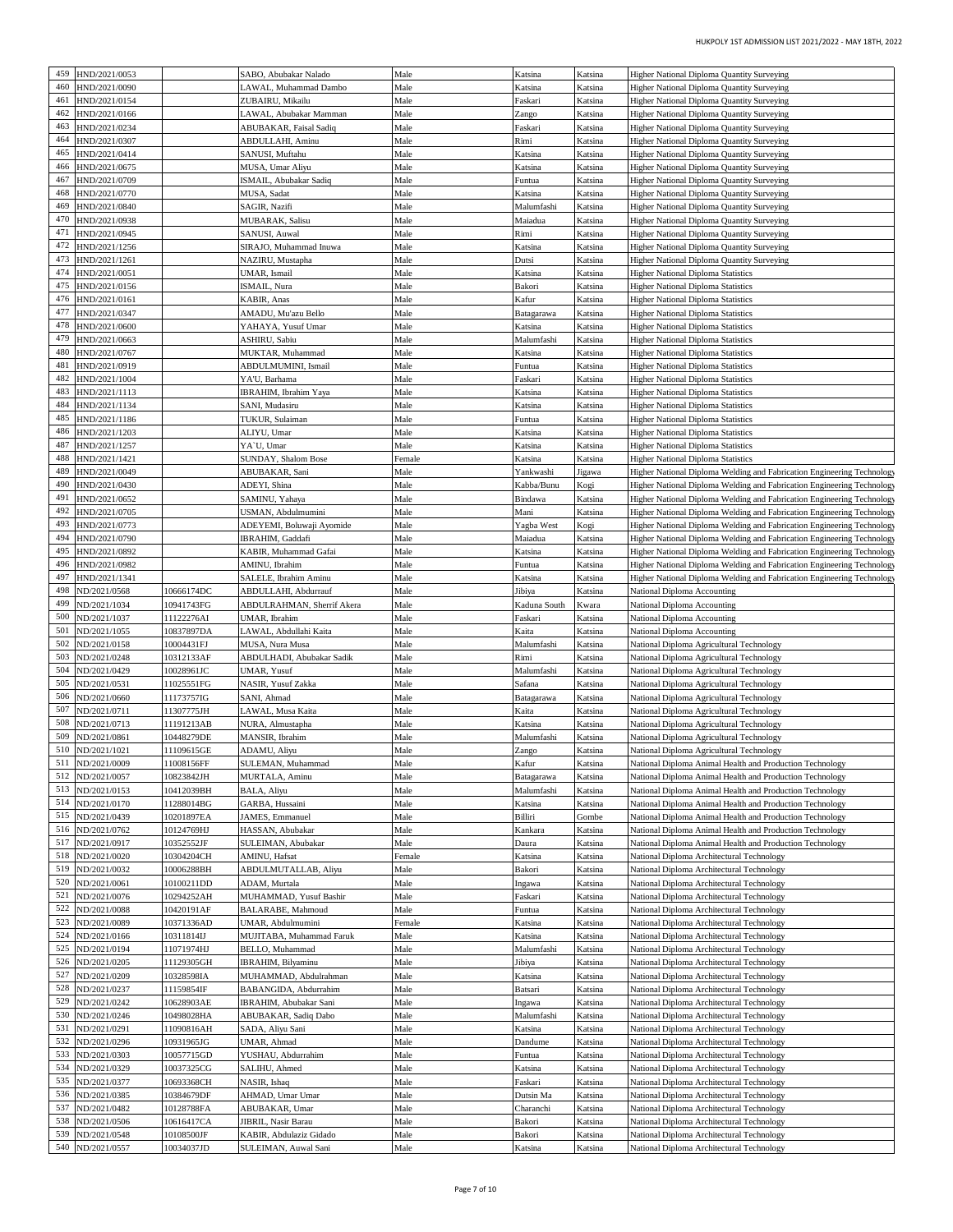| 541 | ND/2021/0648     | 10538603IA | MURTALA, Maiwada Sada       | Male   | Katsina       | Katsina   | National Diploma Architectural Technology        |
|-----|------------------|------------|-----------------------------|--------|---------------|-----------|--------------------------------------------------|
|     |                  |            |                             |        |               |           |                                                  |
| 542 | ND/2021/0655     | 0461555HB  | MUHAMMAD, Alamin            | Male   | Katsina       | Katsina   | National Diploma Architectural Technology        |
| 543 | ND/2021/0707     | 1317885DB  | YAHUZA, Asmau Aliyu         | Female | Malumfashi    | Katsina   | National Diploma Architectural Technology        |
| 544 | ND/2021/0928     | 1047390BE  | BADAMASI, Shuaibu           | Male   | Malumfashi    | Katsina   | National Diploma Architectural Technology        |
| 545 | ND/2021/0212     | 10139966HI | YUNUSA, Abba                | Male   | Matazu        | Katsina   | National Diploma Building Technology             |
| 546 | ND/2021/0256     | 10351846HJ | ABDULLAHI, Sadiq            | Male   | Katsina       | Katsina   | National Diploma Building Technology             |
| 547 | ND/2021/0276     | 10396418CJ | AHMAD, Idris                | Male   | Zaria         | Kaduna    | National Diploma Building Technology             |
|     |                  |            |                             |        |               |           |                                                  |
| 548 | ND/2021/0279     | 10685970AI | ABDULLAHI, Ahmed            | Male   | Katsina       | Katsina   | National Diploma Building Technology             |
| 549 | ND/2021/0412     | 1284945AI  | YUSUF, Ibrahim              | Male   | Kankara       | Katsina   | National Diploma Building Technology             |
| 550 | ND/2021/0438     | 10843719CE | MUSA, Abdulrashid           | Male   | Rimi          | Katsina   | National Diploma Building Technology             |
| 551 | ND/2021/0632     | 10559320AJ | MUKHTAR, Umar               | Male   | Batagarawa    | Katsina   | National Diploma Building Technology             |
| 552 | ND/2021/1085     | 1093419FF  | ADAMU, Sulaiman             | Male   | Sabuwa        | Katsina   | National Diploma Building Technology             |
| 553 | ND/2021/0072     | 10871338AF | AUWAL, Nuhu                 | Male   | Kusada        | Katsina   | National Diploma Business Administration         |
| 554 |                  |            |                             |        |               |           |                                                  |
|     | ND/2021/0079     | 10138174CC | ABDULLAHI, Abdulrahman      | Male   | Karu          | Nassarawa | National Diploma Business Administration         |
| 555 | ND/2021/0144     | 10902523FF | AMINU, Suleiman Sabo        | Male   | Sumaila       | Kano      | National Diploma Business Administration         |
| 556 | ND/2021/0263     | 10004462GD | BALA, Maryam                | Female | Malumfashi    | Katsina   | National Diploma Business Administration         |
| 557 | ND/2021/0462     | 10322492GF | IDRIS, Bilyaminu            | Male   | Katsina       | Katsina   | National Diploma Business Administration         |
| 558 | ND/2021/0477     | 10330504IF | HARUNA, Suleiman Umar       | Male   | Kankara       | Katsina   | National Diploma Business Administration         |
| 559 | ND/2021/0488     | 10155174EE | AUWAL, Abdullahi            | Male   | Daura         | Katsina   | National Diploma Business Administration         |
| 560 | ND/2021/0529     | 10047289BA | AUWAL, Shitu                | Male   | Bindawa       | Katsina   | National Diploma Business Administration         |
| 561 |                  |            |                             |        |               |           |                                                  |
|     | ND/2021/0543     | 11191979DB | SULAIMAN, Isyaku Danladi    | Male   | Nassarawa     | Kano      | National Diploma Business Administration         |
| 562 | ND/2021/0622     | 11114133JA | RABIU, Sadiq                | Male   | Katsina       | Katsina   | National Diploma Business Administration         |
| 563 | ND/2021/0676     | 10622925JA | ABDULHADI, Abubakar         | Male   | Malumfashi    | Katsina   | National Diploma Business Administration         |
| 564 | ND/2021/0692     | 10838521AB | FATIMA, Ismail              | Female | Ogbomosho Nor | Oyo       | National Diploma Business Administration         |
| 565 | ND/2021/0833     | 10113939HE | YUNUSA, Umar                | Male   | Katsina       | Katsina   | National Diploma Business Administration         |
| 566 | ND/2021/0859     | 10884251GG | TUKUR, Abubakar Muhammed    | Male   | Suleja        | Niger     | National Diploma Business Administration         |
| 567 | ND/2021/0967     | 1222670BB  | ZULKIFILU, Nazifi           | Male   | Malumfashi    | Katsina   | National Diploma Business Administration         |
| 568 |                  |            |                             |        |               |           |                                                  |
|     | ND/2021/1106     | 0468078AB  | SANI, Usman Yakubu          | Male   | Funtua        | Katsina   | National Diploma Business Administration         |
| 569 | ND/2021/1123     | 1289562CI  | <b>IBRAHIM</b> , Muhammad   | Male   | Katsina       | Katsina   | National Diploma Business Administration         |
| 570 | ND/2021/1166     | 10266980FC | MAHMUD, Abidu Rashid        | Male   | Katsina       | Katsina   | National Diploma Business Administration         |
| 571 | ND/2021/0073     | 10159949HF | NURADDEEN, Aliyu            | Male   | Katsina       | Katsina   | National Diploma Computer Science                |
| 572 | ND/2021/0085     | 10699881IC | ADAMU, Iliyasu Kaita        | Male   | Kaita         | Katsina   | National Diploma Computer Science                |
| 573 | ND/2021/0134     | 11175895HE | MUHAMMAD, Abdulbasid        | Male   | Malumfashi    | Katsina   | National Diploma Computer Science                |
| 574 | ND/2021/0199     | 10144353BC | ILIYA, Daniel               | Male   | Malumfashi    | Katsina   | National Diploma Computer Science                |
|     |                  |            |                             |        |               |           |                                                  |
| 575 | ND/2021/0231     | 10155923CI | USMAN, Muhammad             | Male   | Kankara       | Katsina   | National Diploma Computer Science                |
| 576 | ND/2021/0351     | 1008389DF  | BAYERO, Usman               | Male   | Funtua        | Katsina   | National Diploma Computer Science                |
| 577 | ND/2021/0395     | 10731723AE | AMINU, Kabir                | Male   | Bakori        | Katsina   | National Diploma Computer Science                |
| 578 | ND/2021/0550     | 1266978HE  | MURTALA, Safiyanu           | Male   | Dandume       | Katsina   | National Diploma Computer Science                |
| 579 | ND/2021/0571     | 10700637EF | USMAN, Julaibibi            | Male   | Bakori        | Katsina   | National Diploma Computer Science                |
| 580 | ND/2021/0573     | 1315168DE  | IBRAHIM, Ibrahim Tuge       | Male   | Katsina       | Katsina   | National Diploma Computer Science                |
| 581 |                  |            |                             |        |               |           |                                                  |
|     | ND/2021/0608     | 10923709DC | NASIR, Fahad                | Male   | Bakori        | Katsina   | National Diploma Computer Science                |
| 582 | ND/2021/0658     | 10896963FB | MUHAMMAD, Ibrahim           | Male   | Funtua        | Katsina   | National Diploma Computer Science                |
| 583 | ND/2021/0688     | 10081085IE | NASIR, Ahmad                | Male   | Dandume       | Katsina   | National Diploma Computer Science                |
| 584 | ND/2021/0723     | 10087857EB | JAMILU, Aisha Yahaya        | Female | Katsina       | Katsina   | National Diploma Computer Science                |
| 585 | ND/2021/0729     | 10384718BF | YAU, Abdulbasir             | Male   | Kafur         | Katsina   | National Diploma Computer Science                |
| 586 | ND/2021/0745     | 1150522EI  | DAHIRU, Ahmed               | Male   | Malumfashi    | Katsina   | National Diploma Computer Science                |
| 587 | ND/2021/0780     | 1245176AF  | AHMAD, Aliyu Rufai          | Male   | Kaita         | Katsina   | National Diploma Computer Science                |
| 588 | ND/2021/0794     | 10188935CJ | LAWAL, Surajo               | Male   | Danja         | Katsina   | National Diploma Computer Science                |
| 589 | ND/2021/0895     | 10011717CG | ZAYYANA, Abdulmalik Sani    | Male   | Katsina       | Katsina   | National Diploma Computer Science                |
| 590 | ND/2021/0922     | 1037897HC  | SHAMSU, Abubakar            | Male   | Malumfashi    | Katsina   | National Diploma Computer Science                |
| 591 | ND/2021/0947     | 10551556CB | USMAN, Abubakar Sadiq       | Male   | Katsina       | Katsina   | National Diploma Computer Science                |
|     |                  |            |                             |        |               |           |                                                  |
| 592 | ND/2021/0956     | 10411566HI | SAGIR, Hassana              | Female | Katsina       | Katsina   | National Diploma Computer Science                |
|     | 593 ND/2021/1016 | 10608855AI | MANI, Abdulyasar            | Male   | Malumfashi    | Katsina   | National Diploma Computer Science                |
| 594 | ND/2021/1090     | 10724294HI | KHADIJA, Haruna             | Female | Dutsi         | Katsina   | National Diploma Computer Science                |
| 595 | ND/2021/1125     | 10611305DA | UMAR, Aliyu                 | Male   | Katsina       | Katsina   | National Diploma Computer Science                |
| 596 | ND/2021/1074     | 10849132IB | ABDULLAHI, Shamsudeen Sarki | Male   | Faskari       | Kaduna    | National Diploma Forestry Technology             |
| 597 | ND/2021/0463     | 10557719FJ | JIBRIN, Usaina              | Female | Sanga         | Kaduna    | National Diploma Hospitality Management          |
| 598 | ND/2021/0634     | 1337813JG  | ABDULMALIK, Amina Sani      | Female | Katsina       | Katsina   | National Diploma Hospitality Management          |
| 599 | ND/2021/0957     | 10348134GA | SAGIR, Hussaina             | Female | Katsina       | Katsina   | National Diploma Hospitality Management          |
|     |                  |            |                             |        |               |           |                                                  |
| 600 | ND/2021/0010     | 10313572FD | ZUBAIRU, Alamin Alhassan    | Male   | Zaria         | Kaduna    | National Diploma in Quantity Surveying           |
| 601 | ND/2021/0056     | 10852956FF | NAWASI, Muhammad            | Male   | Katsina       | Katsina   | National Diploma in Quantity Surveying           |
| 602 | ND/2021/0107     | 10592897GB | LAWAL, Ibrahim              | Male   | Katsina       | Katsina   | National Diploma in Quantity Surveying           |
| 603 | ND/2021/0131     | 10556918DH | ABDULAZIZ, Muhammad         | Male   | Katsina       | Katsina   | National Diploma in Quantity Surveying           |
| 604 | ND/2021/0206     | 10335852EG | ISYA, Abubakar              | Male   | Mashi         | Katsina   | National Diploma in Quantity Surveying           |
| 605 | ND/2021/0241     | 10627672BB | HAKILU, Nazifi              | Male   | Musawa        | Katsina   | National Diploma in Quantity Surveying           |
| 606 | ND/2021/0250     | 10312033BE | ABDULHADI, Umar             | Male   | Rimi          | Katsina   | National Diploma in Quantity Surveying           |
|     |                  |            |                             |        |               |           |                                                  |
| 607 | ND/2021/0430     | 10365464GC | LAWAL, Lawal                | Male   | Katsina       | Katsina   | National Diploma in Quantity Surveying           |
| 608 | ND/2021/0589     | 10582364DI | MANSIR, Suleman Safana      | Male   | Safana        | Katsina   | National Diploma in Quantity Surveying           |
| 609 | ND/2021/1107     | 10066789AB | TIJJANI, Ahmad              | Male   | Malumfashi    | Katsina   | National Diploma in Quantity Surveying           |
| 610 | ND/2021/0013     | 0252119BF  | <b>BASHIR, Hafsat</b>       | Female | Katsina       | Katsina   | National Diploma Library and Information Science |
| 611 | ND/2021/0040     | 10421984FI | ABUBAKAR, Abdulrahman       | Male   | Katsina       | Katsina   | National Diploma Library and Information Science |
| 612 | ND/2021/0112     | 11112252BA | KABIR, Ahmed Darma          | Male   | Katsina       | Katsina   | National Diploma Library and Information Science |
| 613 | ND/2021/0143     | 10450714AE | NUHU, Aliyu Bello           | Male   | Katsina       | Katsina   | National Diploma Library and Information Science |
| 614 | ND/2021/0190     | 11177436BA | NURADDEEN, Abubakar Sadeek  | Male   | Katsina       | Katsina   |                                                  |
|     |                  |            |                             |        |               |           | National Diploma Library and Information Science |
| 615 | ND/2021/0293     | 10587097AB | ADAMU, Abubakar             | Male   | Funtua        | Katsina   | National Diploma Library and Information Science |
| 616 | ND/2021/0408     | 11100315CI | AMINU, Abdulmumini          | Male   | Katsina       | Katsina   | National Diploma Library and Information Science |
| 617 | ND/2021/0458     | 0838421BA  | KAMILU, Anas                | Male   | Kankara       | Katsina   | National Diploma Library and Information Science |
| 618 | ND/2021/0563     | 1318944FF  | MUSA, Umar                  | Male   | Katsina       | Katsina   | National Diploma Library and Information Science |
| 619 | ND/2021/0662     | 10898555CI | USMAN, Ibrahim              | Male   | Funtua        | Katsina   | National Diploma Library and Information Science |
| 620 | ND/2021/0768     | 10875176DE | ABDULLAHI, Hassan           | Male   | Katsina       | Katsina   | National Diploma Library and Information Science |
| 621 | ND/2021/0783     | 10314093EC | MUNNIR, Hasna Garba         | Female | Mani          | Katsina   | National Diploma Library and Information Science |
|     |                  |            |                             |        |               |           |                                                  |
|     | 622 ND/2021/0911 | 10969800IB | AHMAD, Ahmad                | Male   | Dutsin Ma     | Katsina   | National Diploma Library and Information Science |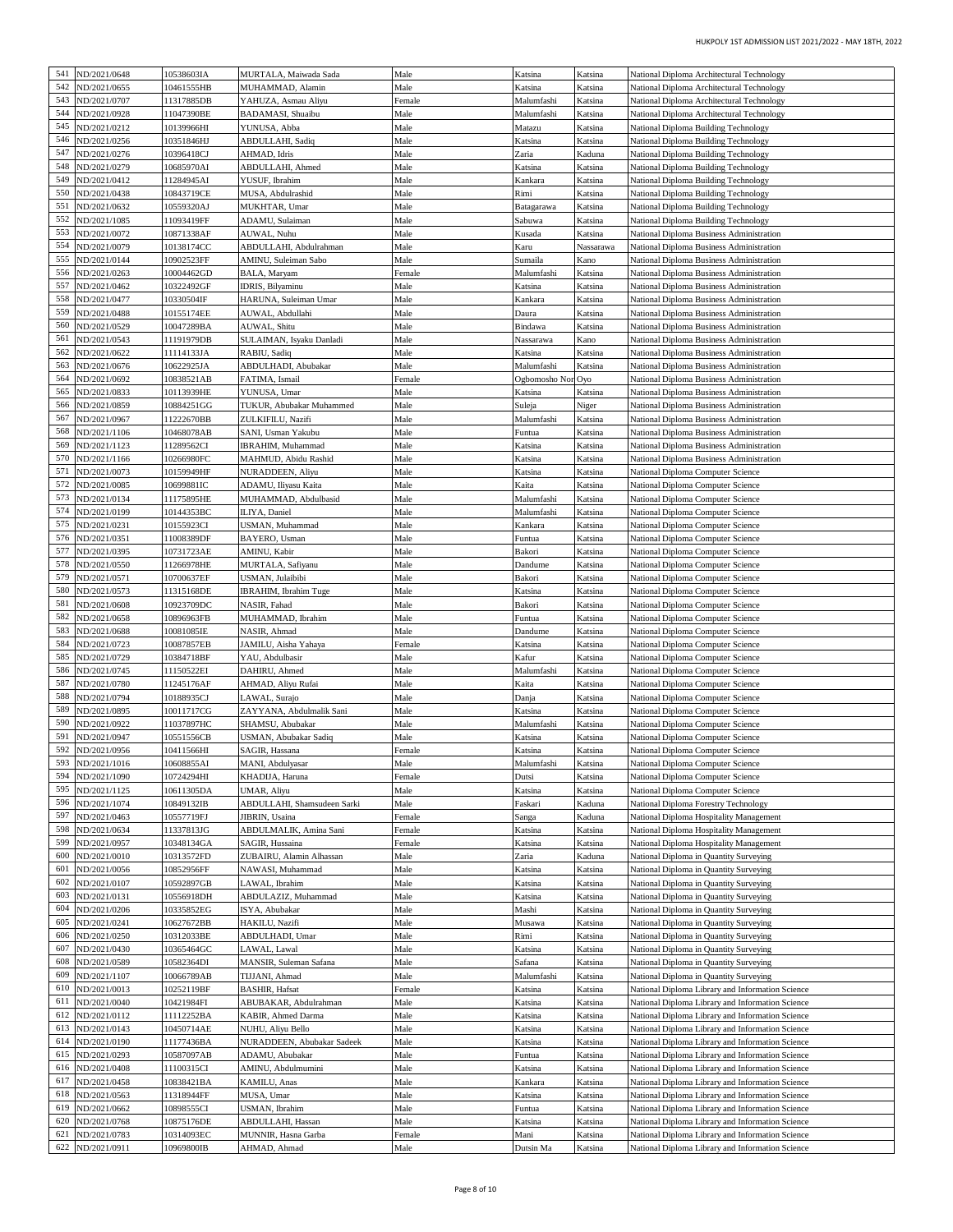| 623 | ND/2021/1126     | 11336076GJ  | ABUBAKAR, Abdulhakim        | Male   | Batsari    | Katsina | National Diploma Library and Information Science  |
|-----|------------------|-------------|-----------------------------|--------|------------|---------|---------------------------------------------------|
| 624 |                  |             |                             |        |            |         |                                                   |
|     | VD/2021/0091     | 10128583ID  | BALA, Aliyu                 | Male   | Charanchi  | Katsina | National Diploma Mass Communication               |
| 625 | ND/2021/0101     | 1224296IA   | NAFIU, Ibrahim              | Male   | Kankara    | Katsina | National Diploma Mass Communication               |
| 626 | ND/2021/0223     | 1290142DE   | HUSAINI, Basira Ahmad       | Female | Dala       | Kano    | National Diploma Mass Communication               |
| 627 | ND/2021/0328     | 10009864FG  | ABDULRAHMAN, Faisal Harande | Male   | Igabi      | Kaduna  | National Diploma Mass Communication               |
| 628 | ND/2021/0454     | 10454903EH  | DANJUMA, Bilyaminu          | Male   | Malumfashi | Katsina | National Diploma Mass Communication               |
| 629 | ND/2021/0749     | 10650283HI  | SANI, Rukayya               | Female | Daura      | Katsina | National Diploma Mass Communication               |
| 630 | ND/2021/0759     | 10266509BA  | NAJIB, Nabil                | Male   | Bakori     | Katsina | National Diploma Mass Communication               |
| 631 | ND/2021/0793     | 22198069FF  | AMINA, Yakubu Saulawa       | Female | Katsina    | Katsina | National Diploma Mass Communication               |
| 632 | ND/2021/0839     | l 1160478FG | BISHIR, Mustapha            | Male   | Katsina    | Katsina | National Diploma Mass Communication               |
| 633 | ND/2021/1113     | 1054155IJ   | SAIDU, Ghali                | Male   | Bakori     | Katsina | National Diploma Mass Communication               |
| 634 | ND/2021/1157     | l 1187989HA | HABIBU, Hannatu             | Female | Katsina    | Katsina | National Diploma Mass Communication               |
| 635 | ND/2021/0001     | 1054157ID   | LABARAN, Saddika            | Female | Batagarawa | Katsina | National Diploma Nutrition and Dietetics          |
| 636 |                  |             | HALIMATU, Isyaku            |        |            |         |                                                   |
|     | ND/2021/0135     | 10018867BD  |                             | Female | Malumfashi | Katsina | National Diploma Nutrition and Dietetics          |
| 637 | ND/2021/0163     | 10145430HJ  | NURA, Halimatu              | Female | Rimi       | Katsina | National Diploma Nutrition and Dietetics          |
| 638 | ND/2021/0229     | 10308454IB  | MAIWADA, Aisha Sada         | Female | Katsina    | Kaduna  | National Diploma Nutrition and Dietetics          |
| 639 | ND/2021/0233     | 10243642DC  | SHEHU, Adamu                | Male   | Faskari    | Katsina | National Diploma Nutrition and Dietetics          |
| 640 | ND/2021/0419     | 10039655CA  | ABBAS, Zahara'u             | Female | Katsina    | Katsina | National Diploma Nutrition and Dietetics          |
| 641 | VD/2021/0470     | 10322884FD  | ILIYASU, Fatima             | Female | Kafur      | Katsina | National Diploma Nutrition and Dietetics          |
| 642 | ND/2021/0471     | 10387317HF  | ILIYASU, Khadija Musa       | Female | Kafur      | Katsina | National Diploma Nutrition and Dietetics          |
| 643 | VD/2021/0587     | 1043896CA   | MAIWADA, Halimatu Sada      | Female | Dutsin Ma  | Katsina | National Diploma Nutrition and Dietetics          |
| 644 | ND/2021/0596     | 10150344IB  | MURTALA, Zainab Abubakar    | Female | Katsina    | Katsina | National Diploma Nutrition and Dietetics          |
| 645 | ND/2021/0677     | 1306991CE   | BISHIR, Abbas               | Male   | Batagarawa | Katsina | National Diploma Nutrition and Dietetics          |
| 646 | ND/2021/0704     | 10301732HB  | MUJITAPHA, Nafisa Lawal     | Female | Katsina    | Katsina | National Diploma Nutrition and Dietetics          |
| 647 | ND/2021/1044     | 11173643EA  | HALLIRU, Saratu             | Female | Katsina    | Katsina | National Diploma Nutrition and Dietetics          |
| 648 |                  |             |                             |        |            |         |                                                   |
|     | ND/2021/1092     | 1284269JG   | ABUBAKAR, Saadatu Isah      | Female | Jibiya     | Katsina | National Diploma Nutrition and Dietetics          |
| 649 | VD/2021/1094     | 1048451DC   | YAKUBU, Rabiu               | Male   | Funtua     | Katsina | National Diploma Nutrition and Dietetics          |
| 650 | ND/2021/1199     | 10654574AJ  | HARUNA, Sumayya             | Female | Malumfashi | Katsina | National Diploma Nutrition and Dietetics          |
| 651 | ND/2021/0014     | 35669022GA  | USMAN, Aliyu                | Male   | Jibiya     | Katsina | National Diploma of Civil Engineering             |
| 652 | ND/2021/0052     | 10165830IG  | JAFAR, Adam Sani            | Male   | Faskari    | Katsina | National Diploma of Civil Engineering             |
| 653 | ND/2021/0081     | 10291873GD  | MURTALA, Al'ameen           | Male   | Katsina    | Katsina | National Diploma of Civil Engineering             |
| 654 | ND/2021/0140     | 10165643GF  | ISHAQ, Abdul-aziz           | Male   | Katsina    | Katsina | National Diploma of Civil Engineering             |
| 655 | VD/2021/0180     | 10640085CA  | <b>BELLO, Abidu</b>         | Male   | Kankia     | Katsina | National Diploma of Civil Engineering             |
| 656 | ND/2021/0227     | 10544429GC  | SHARAFADDEEN, Suleiman      | Male   | Malumfashi | Katsina | National Diploma of Civil Engineering             |
| 657 | ND/2021/0239     | 10689386EC  | HABIBU, Ibrahim             | Male   | Katsina    | Katsina | National Diploma of Civil Engineering             |
| 658 | ND/2021/0341     | 10632993FD  | DARDAU, Ahmad Hussein       | Male   | Safana     | Katsina | National Diploma of Civil Engineering             |
| 659 | VD/2021/0373     | 10693242BH  | NASIR, Ahmad Fsk            | Male   | Faskari    | Katsina | National Diploma of Civil Engineering             |
| 660 |                  |             |                             |        |            |         |                                                   |
|     | ND/2021/0380     | 10103310EI  | BUHARI, Abdullahi Bawa      | Male   | Katsina    | Katsina | National Diploma of Civil Engineering             |
| 661 | ND/2021/0404     | 10199717IB  | ISMAIL, Muhammad            | Male   | Batagarawa | Katsina | National Diploma of Civil Engineering             |
| 662 | ND/2021/0517     | 10605333AB  | ABDULLAHI, Ahmad Rufai      | Male   | Faskari    | Katsina | National Diploma of Civil Engineering             |
| 663 | ND/2021/0581     | 10748054JD  | YAHUZA, Sani Muhammad       | Male   | Malumfashi | Katsina | National Diploma of Civil Engineering             |
| 664 | ND/2021/0592     | 10669928CC  | MUSTAPHA, Umar              | Male   | Safana     | Katsina | National Diploma of Civil Engineering             |
| 665 | ND/2021/0603     | 10825398IF  | ABDUWASIU, Ridwan           | Male   | Offa       | Kwara   | National Diploma of Civil Engineering             |
| 666 | ND/2021/0784     | 10257966DB  | MANSIR, Sadiq               | Male   | Katsina    | Katsina | National Diploma of Civil Engineering             |
| 667 | ND/2021/0820     | 11179841HA  | USMAN, Abubakar             | Male   | Katsina    | Katsina | National Diploma of Civil Engineering             |
| 668 | ND/2021/0824     | 10684958DH  | HALILU, Yahaya Gilima       | Male   | Dandume    | Katsina | National Diploma of Civil Engineering             |
| 669 | VD/2021/0860     | 1104197CC   | HUSSAINI, Ishaq             | Male   | Katsina    | Katsina | National Diploma of Civil Engineering             |
| 670 | ND/2021/0968     | 10658133AC  | MUHAMMAD, Usman Zakka       | Male   | Dutsin Ma  | Katsina | National Diploma of Civil Engineering             |
| 671 | ND/2021/1066     | 10037535HF  | TELA, Muhammad Buhari       | Male   |            | Katsina | National Diploma of Civil Engineering             |
| 672 |                  |             |                             |        | Charanchi  |         |                                                   |
|     | VD/2021/1134     | 10743452CI  | YUSUF, Abdulrahim           | Male   | Katsina    | Katsina | National Diploma of Civil Engineering             |
| 673 | ND/2021/1169     | 1036933FE   | ALIYU, Auwal                | Male   | Ingawa     | Katsina | National Diploma of Civil Engineering             |
| 674 | ND/2021/0011     | 1132905DE   | ABBAS, Muhammad Abba        | Male   | Katsina    | Katsina | National Diploma of Electrical Engineering        |
|     | 675 ND/2021/0060 | 11221763BG  | USMAN, Sadiq                | Male   | Suleja     | Niger   | National Diploma of Electrical Engineering        |
| 676 | ND/2021/0069     | 10727440EJ  | ISAH, Ibrahim               | Male   | Kankia     | Katsina | National Diploma of Electrical Engineering        |
| 677 | ND/2021/0165     | 10057769JF  | USMAN, Abdulkadir Maiwada   | Male   | Katsina    | Katsina | National Diploma of Electrical Engineering        |
| 678 | ND/2021/0192     | 10171282CG  | ALKASIM, Aminu              | Male   | Kankara    | Katsina | National Diploma of Electrical Engineering        |
| 679 | ND/2021/0261     | 1038163FA   | ABDULRAHMAN, Abdulazeez     | Male   | Funtua     | Katsina | National Diploma of Electrical Engineering        |
| 680 | ND/2021/0335     | 10651001FI  | JUNAIDU, Abdurra'uf         | Male   | Katsina    | Katsina | National Diploma of Electrical Engineering        |
| 681 | ND/2021/0387     | 11155110FI  | RABIU, Jamilu               | Male   | Faskari    | Katsina | National Diploma of Electrical Engineering        |
| 682 | ND/2021/0451     | 10662593AI  | ISMAIL, Abubakar            | Male   | Katsina    | Katsina | National Diploma of Electrical Engineering        |
| 683 | ND/2021/0465     | 10980980AG  | SHUAIBU, Danladi            | Male   | Kafur      | Katsina | National Diploma of Electrical Engineering        |
| 684 | ND/2021/0554     | 10091438GF  | RABE, Aliyu Kane            | Male   | Daura      | Katsina | National Diploma of Electrical Engineering        |
| 685 | ND/2021/0577     | 10667618GF  | SHEHU, Usman Usman          | Male   |            | Katsina |                                                   |
|     |                  |             |                             |        | Danja      |         | National Diploma of Electrical Engineering        |
| 686 | ND/2021/0614     | 11171874BC  | DAHIRU, Ismail              | Male   | Katsina    | Katsina | National Diploma of Electrical Engineering        |
| 687 | ND/2021/0682     | 10730031DG  | NAFI'U, Ishaq               | Male   | Matazu     | Katsina | National Diploma of Electrical Engineering        |
| 688 | ND/2021/0687     | 10332692CA  | NAFIU, Aliyu                | Male   | Zango      | Katsina | National Diploma of Electrical Engineering        |
| 689 | ND/2021/1027     | 1226393JE   | KABIR, Abdulaziz            | Male   | Kafur      | Katsina | National Diploma of Electrical Engineering        |
| 690 | ND/2021/1114     | 10651122ID  | SADA, Mustapha              | Male   | Jibiya     | Katsina | National Diploma of Electrical Engineering        |
| 691 | ND/2021/1151     | 10527990AG  | AHMAD, Umar Abba            | Male   | Bida       | Niger   | National Diploma of Electrical Engineering        |
| 692 | ND/2021/1154     | 10808504DG  | MUHAMMAD, Umar              | Male   | Malumfashi | Katsina | National Diploma of Electrical Engineering        |
| 693 | ND/2021/0018     | 0004908ID   | HUSAMATU, Ubaidu            | Male   | Kankara    | Katsina | National Diploma Office Technology and Management |
| 694 | ND/2021/0168     | 10701325BI  | AHMAD, Imrana               | Male   | Katsina    | Katsina | National Diploma Office Technology and Management |
| 695 | ND/2021/0356     | 10174358BD  | ISAH, Abusafiyan            | Male   | Rimi       | Kaduna  | National Diploma Office Technology and Management |
| 696 | ND/2021/0369     | 1032536FD   | LAWAL, Aliyu Yammama        | Male   | Malumfashi | Katsina | National Diploma Office Technology and Management |
| 697 | ND/2021/0374     | 10108821AF  | AIYU, Yusuf Muhammad        | Male   | Funtua     | Katsina | National Diploma Office Technology and Management |
| 698 | ND/2021/0394     | 10936303IA  | SANI, Musa                  | Male   | Funtua     | Katsina | National Diploma Office Technology and Management |
| 699 |                  |             |                             |        |            |         |                                                   |
|     | ND/2021/0507     | 10815807EJ  | BADAMASI, Muhammad          | Male   | Katsina    | Katsina | National Diploma Office Technology and Management |
| 700 | ND/2021/0679     | 10244009JF  | TUKUR, Umar                 | Male   | Batagarawa | Katsina | National Diploma Office Technology and Management |
| 701 | ND/2021/1030     | 0305806HB   | MUHAMMAD, Mustapha          | Male   | Katsina    | Katsina | National Diploma Office Technology and Management |
| 702 | ND/2021/0036     | 10115849GH  | SANI, Ibrahim Usman         | Male   | Dutsin Ma  | Katsina | National Diploma Public Administration            |
| 703 | ND/2021/0099     | 10856923IF  | YUSUF, Ibrahim              | Male   | Katsina    | Katsina | National Diploma Public Administration            |
| 704 | ND/2021/0105     | 10310470EH  | ABBA, Jamilu                | Male   | Katsina    | Katsina | National Diploma Public Administration            |